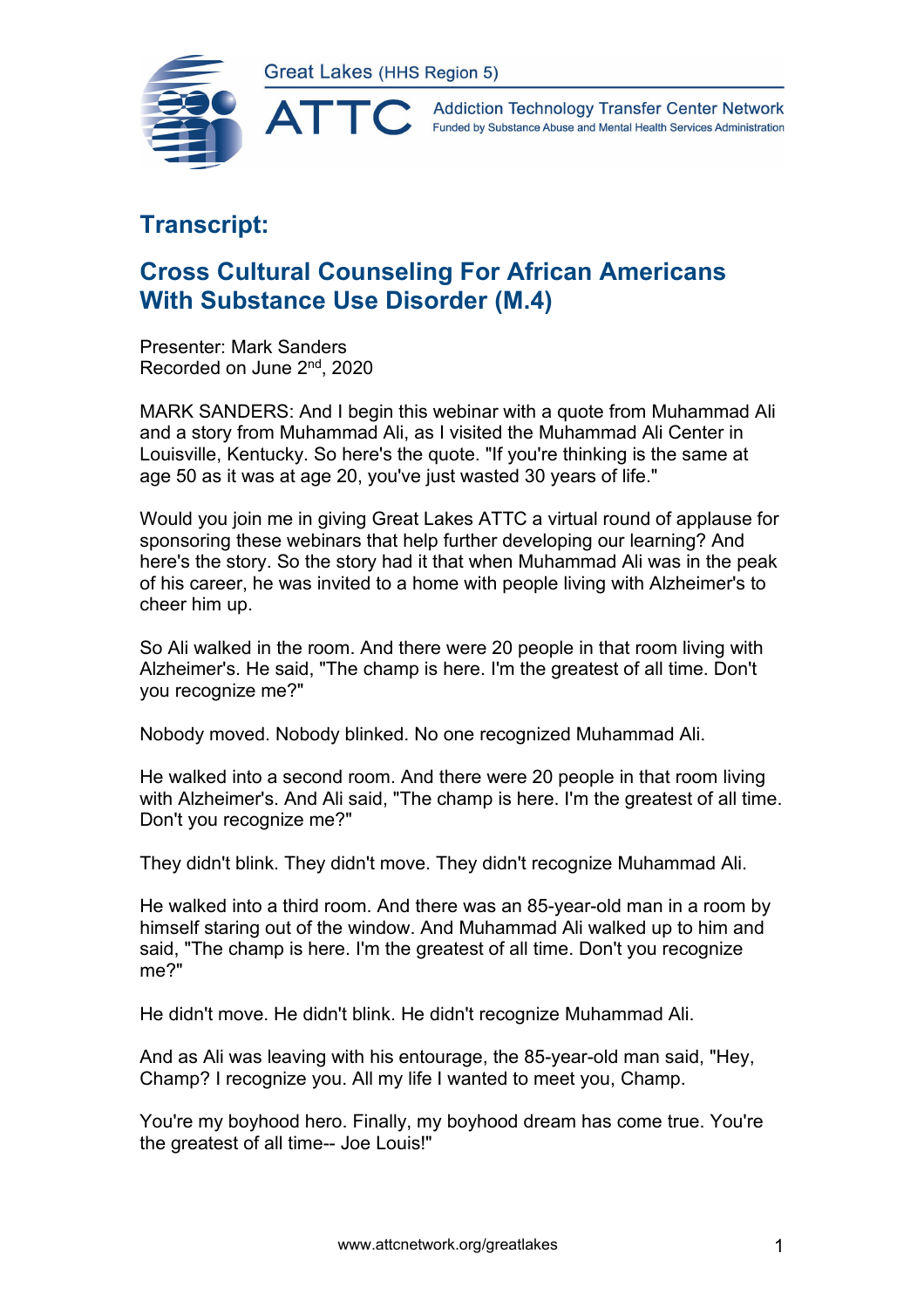

**Addiction Technology Transfer Center Network** Funded by Substance Abuse and Mental Health Services Administration

And Bundini Brown ran up to the 85-year-old man and said, "That's not flatfooted Joe Louis. That's Muhammad Ali! Float like a butterfly, sting like a bee."

And Ali said, "Cool it. Cool it. Didn't you hear what he said? He said his boyhood dream was to meet his hero." He said, "Never kill a person's dreams."

Mental illness, depression, suicidality, homelessness, addiction, kill dreams. And those of you listening to this webinar are the individuals who encourage clients to dream about what's possible for them in recovery. So I salute you for the work that you do before we get into our content.

Our presentation today is entitled Cross-Cultural Counseling with African-Americans with Substance Use Disorders. And people often ask me, say, Mark, what qualifies you to speak on cultural competence? Did you go to a university and get a degree in cultural competence?

My answer is that I moved a lot when I was a kid growing up. I could be in the Guinness Book of World Records as to the person who attended the most kindergartens. I attended three kindergartens in one year. We were constantly moving.

When I was a small kid, we lived in Robert Taylor public housing on the 16th floor. These were like poor people stacked on top of each other. And my family was the poorest amongst the poor.

The challenge was that you could look out my window and see the Sears Tower. But we could never afford to go downtown. That was always my wish as a kid, was to get downtown.

When I was seven-years-old, my family moved to Englewood, not Englewood, California, but 63rd Street on the South Side of the city of Chicago. So now I'm further from downtown. At 14, my parents separated and divorced.

My dad moved north, really close to Wrigley Field, where the Cubs lost for 113 straight years. So at age 14, I packed my bags and I went to live with my dad. Talk about culture shock.

I spent the first 13 years of my life living in total segregation, only at age 14 to be surrounded by people from all over the world. I went to Lakeview High School. There were about 40 different cultural groups representing at my high school. That was my introduction to diversity.

Every language under the sun was spoken in my high school. And as a 14 year-old freshman, I went out for the basketball team. I became a starter. It was myself, a white player, a player from Saudi Arabia, a player from Mexico,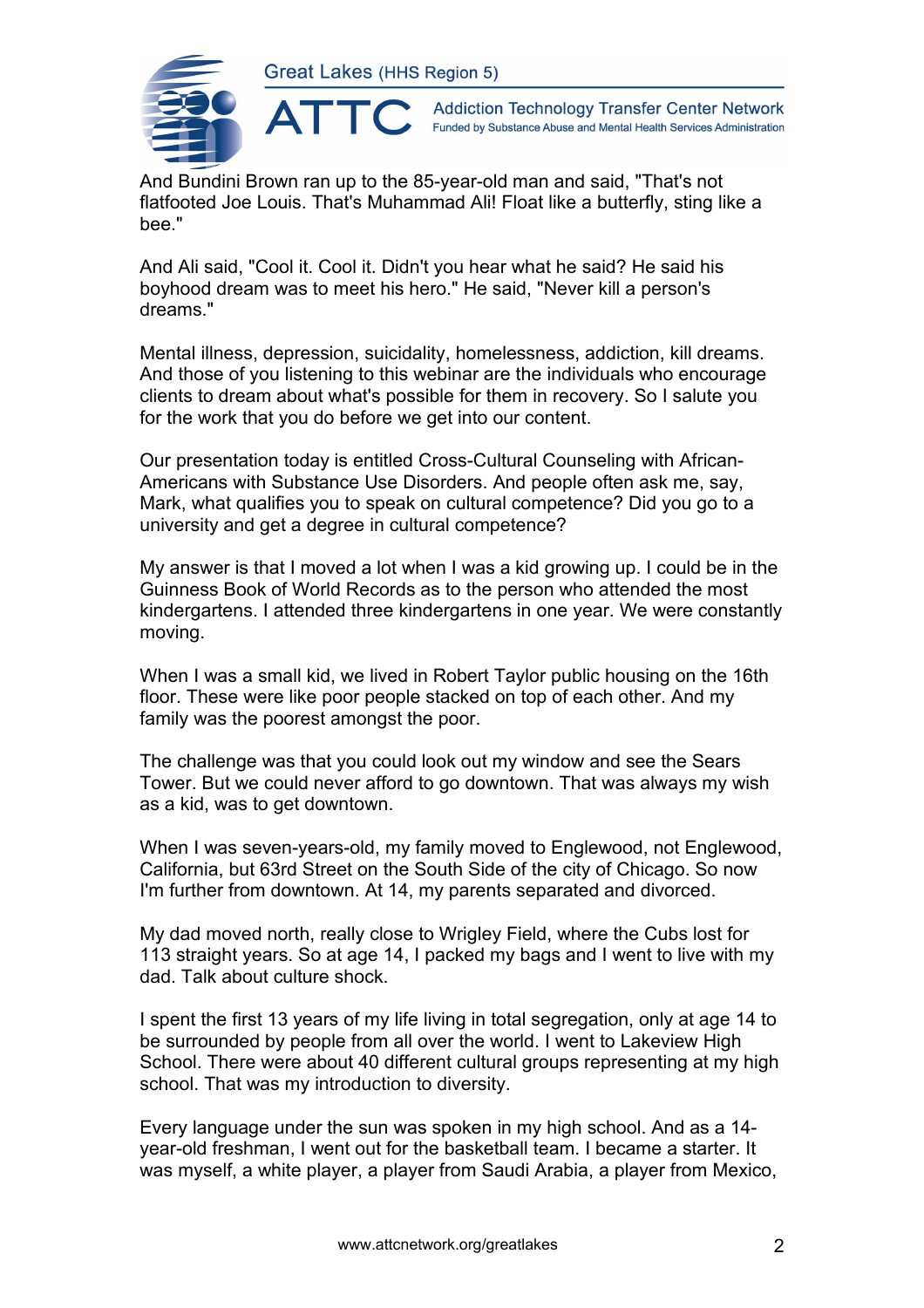

**Addiction Technology Transfer Center Network** Funded by Substance Abuse and Mental Health Services Administration

and a player from Puerto Rico. We were like the United Nations of a basketball team.

And everyone on the team had an accent, except me. Actually, did you know that you have an accent? If you don't believe that you have an accent, go to Australia. Go to Mississippi. And you will quickly discover that you have an accent.

We had a hard time communicating with each other as freshmen. So we lost all our games that year. But eventually, we started winning.

But winning wasn't the best part of the whole experience. The best part of my whole high school experience was spending the night over at my classmates' house. One of the things I learned spending the night is that you can meet someone who on first glance, you don't think you have much in common with.

You spend a little time with them, you will discover at least one thing you have in common. You know, in live seminars, I often ask people in the audience to look around the room and spot the personal on first glance that they think they have the least in common with. And one time, I invited the audience to do that, look around the room, spot the person on first glance who you think you have the least in common with.

And there was a married couple in the class. They were looking at each other, wondering how they'd been together for 25 years without having anything in common whatsoever. You know one of the greatest lessons, I'd say the greatest lesson that I learned about communicating with someone whose background culturally is different from yours happened when I was a senior in high school. Actually, it happened 10 years ago.

And no, I wasn't a senior in high school 10 years ago. But here's the story. When I was a senior in high school, I participated in a sport called cross country, kind of a strange sport. We ran three mile races in the woods in November with shorts on.

I had a teammate who was Cuban. And my Cuban teammate invited me to live with he and his family my senior year in high school. So he and I'd get up every morning at 5:00 AM to run five miles. Sound like fun?

I agreed to do it for two reasons. One, his mother physically resembles my grandmother. And my grandmother's my heart. Number two, my friend's mother could really cook like my grandma. So I was OK, I'll stay.

And every night, his mother would cook these elaborate Cuban meals, these five and six course meals. And without saying a word to me, she would always sit the food directly in front of me. Then she would always sit directly across from me, elbows resting on the table, smiling.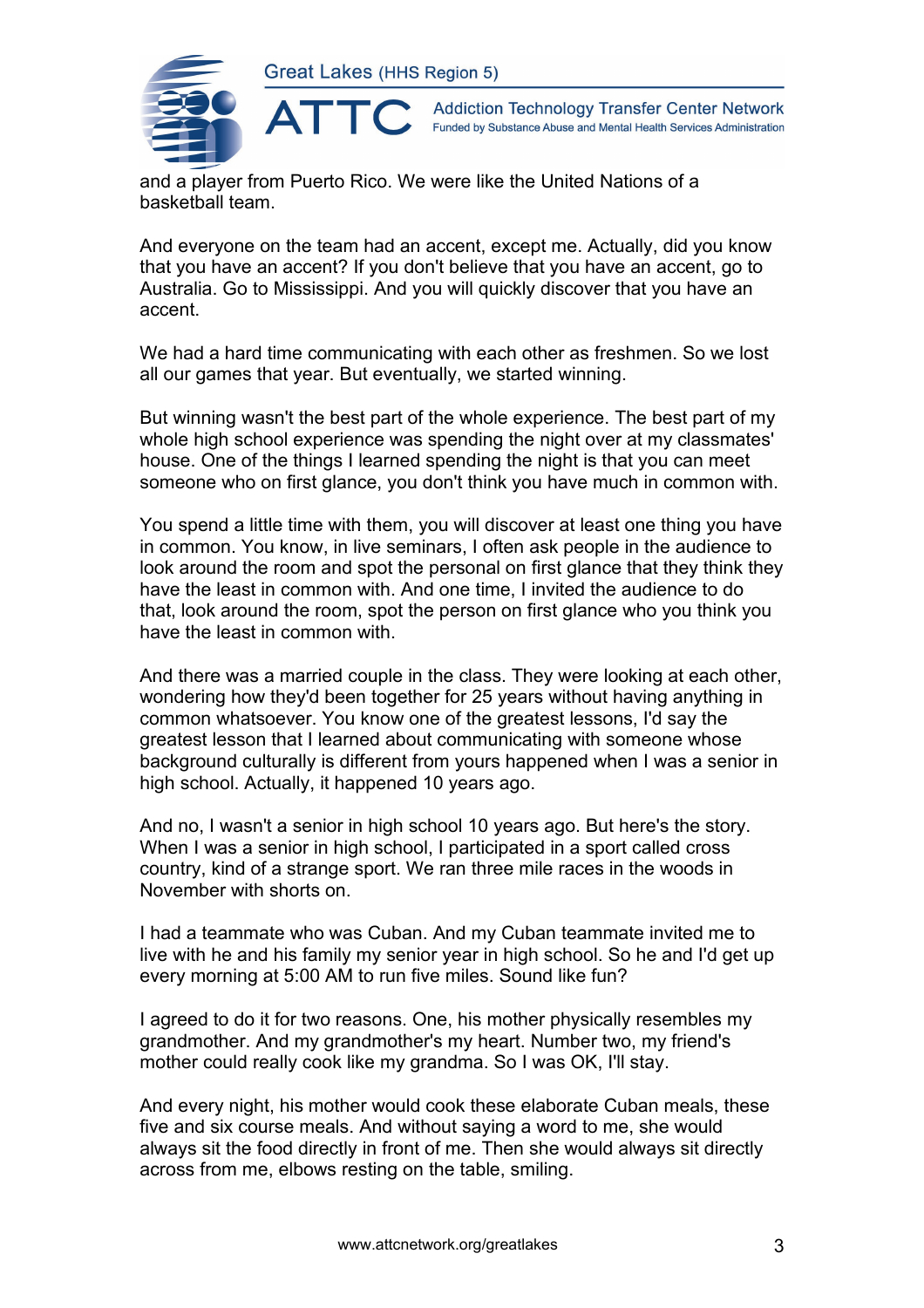

**Addiction Technology Transfer Center Network** Funded by Substance Abuse and Mental Health Services Administration

I knew what the smile meant. I was expected to eat every drop of the food on the plate. I'd eat the food. She'd smile.

I'd go to bed, wake up in the morning, run five miles. And then she would always usher me in a kitchen with a smile where she always fixed a warm breakfast. And that was my communication with my friend's mother my senior year in high school. And I've been in contact with my friend for 40 years. And he has said to me for 40 years my mother asks more about you than all my other friends.

Sometimes I challenge him. What about your friends from Cuba? She asks more about you than all my friends from Cuba. She's always on the top of my mind, as well. Every mother's day, my first stop is her house, where I bring her the largest bouquet of flowers.

About 10 years ago, my friend's brother had a brain tumor. And before I could make it to visit his brother, his brother died. And five days later, they had the funeral. And I walked in the funeral chapel. And I was sitting in the back row.

But the mother who was sitting in the front row spotted me sitting in the back. And she said in Spanish, he's family. Sit in the front row. And I sat in the front row.

And I was driving home that evening following the funeral. I was crying hysterically. Because I was thinking that oh, I should have learned to speak Spanish. And I was thinking about learning to speak Spanish. I could have shared with the mother how I felt about the fact that she had just lost her son, that I somehow could have helped her with her grief.

And the next day was the burial. And the mother was standing next to me crying. And the voice came into my head. And the voice said, "Say something to her. Just say something."

So I reached over and gave her a hug and whispered in her ear the first words I'd ever said to her in my life. I said to her, "I love you." And she said to me, "I love you, too." I'm feeling a little better.

My wife looks at me as we were driving home. And said, "You know, you and your friend's mother have a very, very peculiar way of communicating with each other. What you have is the purest, the best form of communication. What you have is a heart-to-heart connection."

I went to school. And I had lots of books. And the purpose of every book I ever read was to put something in my head so I could reach a client's head.

But as it pertains to cross-cultural counseling, the way we engage another is not with our head, it is with our heart. That is the backdrop. Let us begin.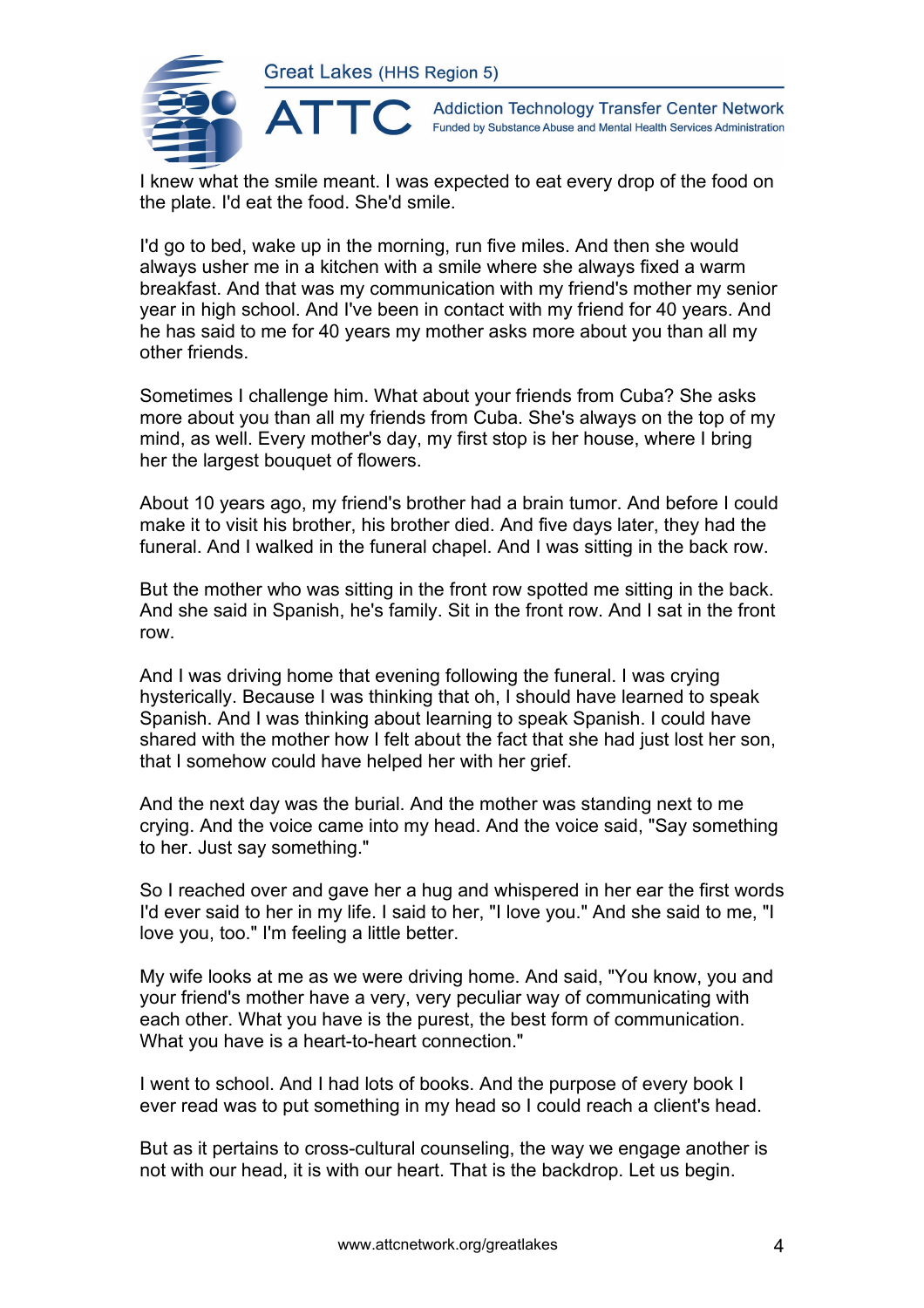

 $\blacktriangle^-$ 

**Addiction Technology Transfer Center Network** Funded by Substance Abuse and Mental Health Services Administration

Cross-cultural counseling occurs when the counselor and the client are from different cultural backgrounds. And of course, there are many aspects of culture, including race, religion, gender identity, sexual orientation, socioeconomic status. As a matter of fact, you can have two people from the same ethnic or cultural group who geographically live in different parts of the world and socioeconomically, they may share different statuses. Even though they share ethnicity and culture, they might also be quite diverse- celebrations, histories, and language.

We want to spend a moment talking about the dynamic of difference. The dynamic of difference approaches automatically in cross-cultural counseling. With African-American clients with substance use disorders, persons from both cultures may misjudge the other's actions based upon learned expectations.

Each brings to the relationship unique histories with members of each other's culture group and the influence of current political relationships between the two groups. I'd like to share with you two stories. The first is Mike's story followed by Juan's story. Here's Mike's story.

The first time I was mandated to drug counseling, I was assigned Mary, a white female, as a counselor. As a black man growing up in the South, that made me nervous, especially when I first met her in the waiting room. I had heard the stories from my father about Emmett Till, a black male from Chicago who was accused of whistling at a white woman while visiting his family in Mississippi. He was brutally murdered by her husband and other white men.

That story traumatized me as a kid. It still does. And here I am sitting across from a white female therapist. As a court mandated client, I felt my fate was in her hands. I spotted Mary's purse on the chair on her office. It triggered the many memories of white women clutching their purses tighter when I walked past.

I found myself wondering, if we were not in counseling and I saw Mary on the streets, would she clutch her purse? In our first counseling session, Mary's first words put me at ease. She smiled and asked, so how are going to successfully help you complete probation? That question was the beginning of a good relationship.

Then there's Juan's story. I'm a Hispanic addiction therapist who grew up in Los Angeles, working at an agency that mostly serves African-American clients. Sometimes there is tension when I first meet clients because of current and historical tension between our two groups. Currently, there's a gang war and our two groups are competing for jobs.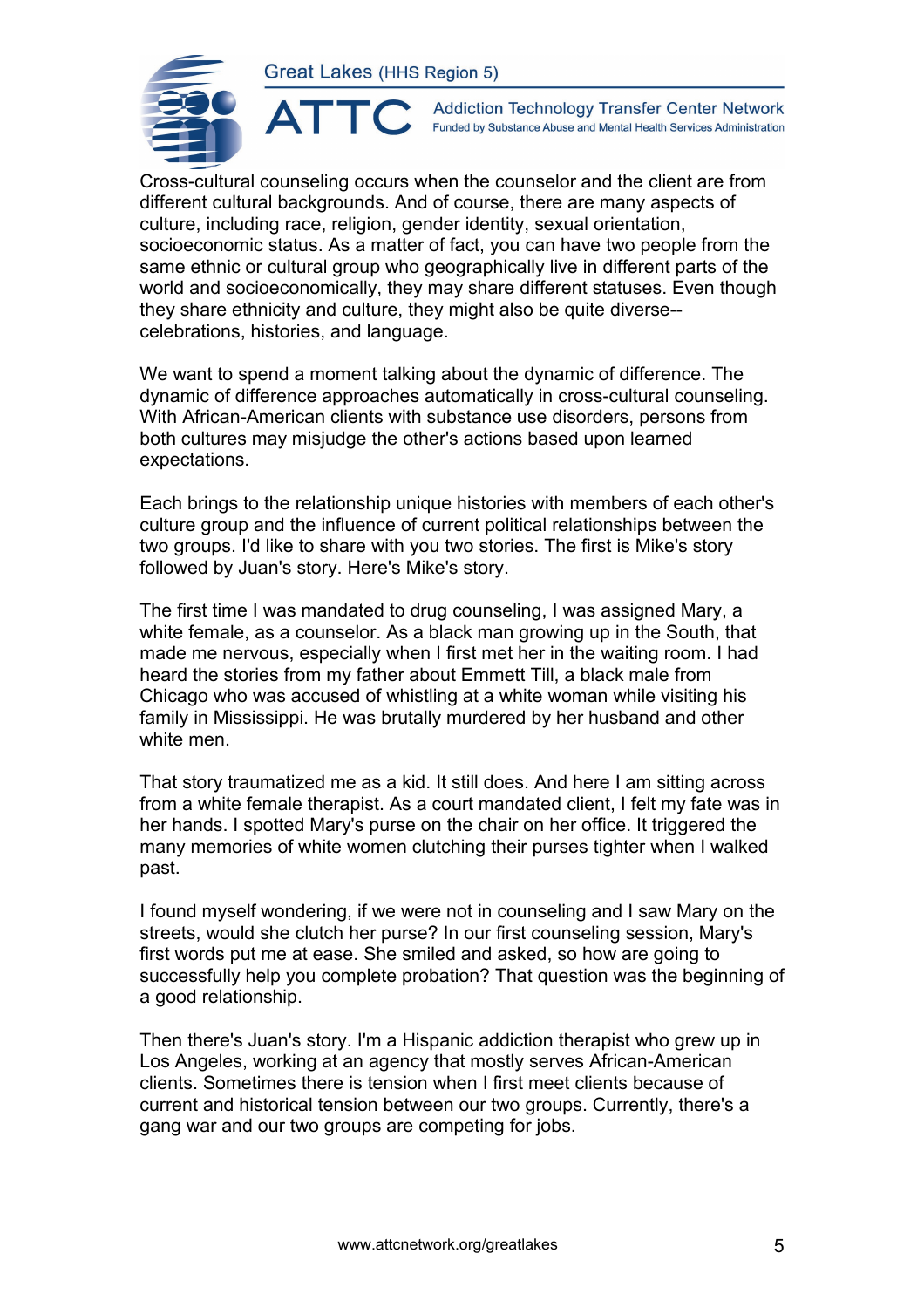

**Addiction Technology Transfer Center Network** Funded by Substance Abuse and Mental Health Services Administration

I wanted to understand the history of that tension. And learned that in the 1960s, the Black Panthers took over a hospital in the community and demanded that African-American children be given immunization shots to prevent diseases. I learned the hospital was later named The Martin Luther King, Jr. Hospital.

Tension increased whenever demographics shift. And today, most of the patients receiving medical care at Martin Luther King, Jr. Hospital are Hispanic. This creates more tension.

Whenever I sense tension based upon differences, I talk with my clients. And I ask questions like, we grew up in the same neighborhood, where there is often tension between black and brown communities. What's it like for you to work with me, a Mexican counselor? My clients appreciate my willingness to talk about this subject in cross-cultural counseling. I also connect by discussing I have similarities.

The dynamic of difference continued. Culturally prescribed patterns they may each bring-- communication, etiquette, and problem solving, stereotypes, or underlying feelings about serving or being served by others. In previous webinars, I share the fact that my uncle Isaac was the first person in our family to ever get sober.

And he told me about his initial reaction to his counselor. He said, man, that guy was a white guy. I thought he knew nothing about urban communities. He had a bunch of initials behind his name, like you, nephew. And so I didn't think he'd like me.

And so I started telling him right away bad things about myself. And I learned that every time I told him something bad about me, he found something good in me. I told my counselor that I was a gang leader. He said, well, that means you have leadership potential.

I told my counselor I was a drug dealer. He said that means you have entrepreneurial potential. Every time I said something bad about myself, he found something good in me.

And what I learned was that he didn't have me in a box. So when I learned that he didn't have me in a box, I took him out of the box. We were going to have a human connection. Ultimately, the end result of that connection is that, as I mentioned to you in a previous webinar, my uncle being the first to get sober in our family, we count 30 relatives who are now into recovery.

When we put clients in a box, we stereotype them. And it's really important to make sure that we don't put the clients that we serve in a box.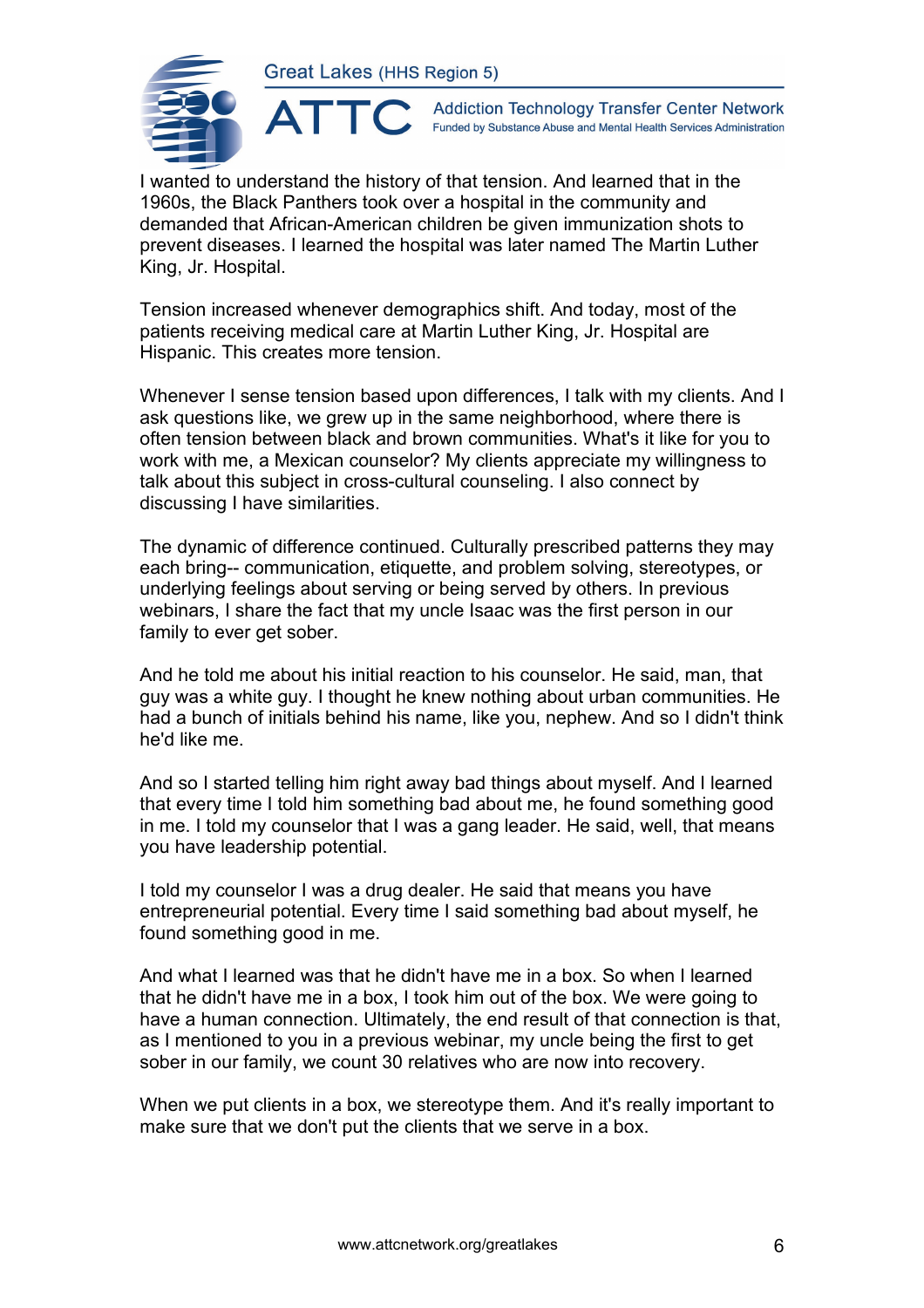AT



**Addiction Technology Transfer Center Network** Funded by Substance Abuse and Mental Health Services Administration

The dynamic of difference continues. Each may have a different conceptualization of addiction, its causes, and its cure. We will talk about that a little later in this webinar. It is important for counselors to be aware of these differences and how they can impact the counseling relationship.

So what do counselors need to know about African-American culture to be effective in cross-cultural counselors? History and historical trauma-- let's take a moment and talk about history. The first Africans arrived as slaves in the Americas in 1619 in Jamestown, Virginia.

What's really important for counselors to know is that African-Americans had a history before 1619. Because many of our history books begin with slavery. But if you study that history prior to chattel slavery, there were kings and queens throughout Africa.

The Africans built the pyramids. And to this day, scientists are really baffled by how they actually built those pyramids. There were universities. In fact, one of the more famous universities, was at Timbuktu in Africa, where people traveled around the world, including all over Europe, to study at that university in Africa.

So why is it important for non African-Americans to be aware of African-American history prior to chattel slavery? We believe that it can be decrease stereotyping to know that these individuals who we're now working with came from greatness. It also challenges us to think about, if they came from kings and queens and fine universities, et cetera, and they built the pyramids, then what impact did American trauma have on those who came here, across generations?

For African-American counselors working with African-American clients, many have reported that the more they have learned about African history, the more elevated their self-esteem. And they are able to bring that increased selfesteem into their work with African-American clients. And then for African-American clients, last webinar, we talked about multiple pathways of recovery. One pathway of recovery for African-Americans is increasing knowledge of African and African-American culture, which instills a sense of pride and helps to facilitate recovery.

And then, following 1619, there was a history of trauma-- slavery itself, which lasted 250 years, Ku Klux Klan terror, Jim Crow laws, lynchings, bombings, burnings, and riots, historical trauma. There is a book that's called, It Didn't Start With You-- I'm holding it in my hand-- by Mark Wolynn. And the subtitle is How Inherited Family Trauma Shapes Who We Are and How to End That Cycle.

So often when I talk about counseling African-Americans and I bring up the Jim Crow era and slavery, often an audience member will say, wasn't that a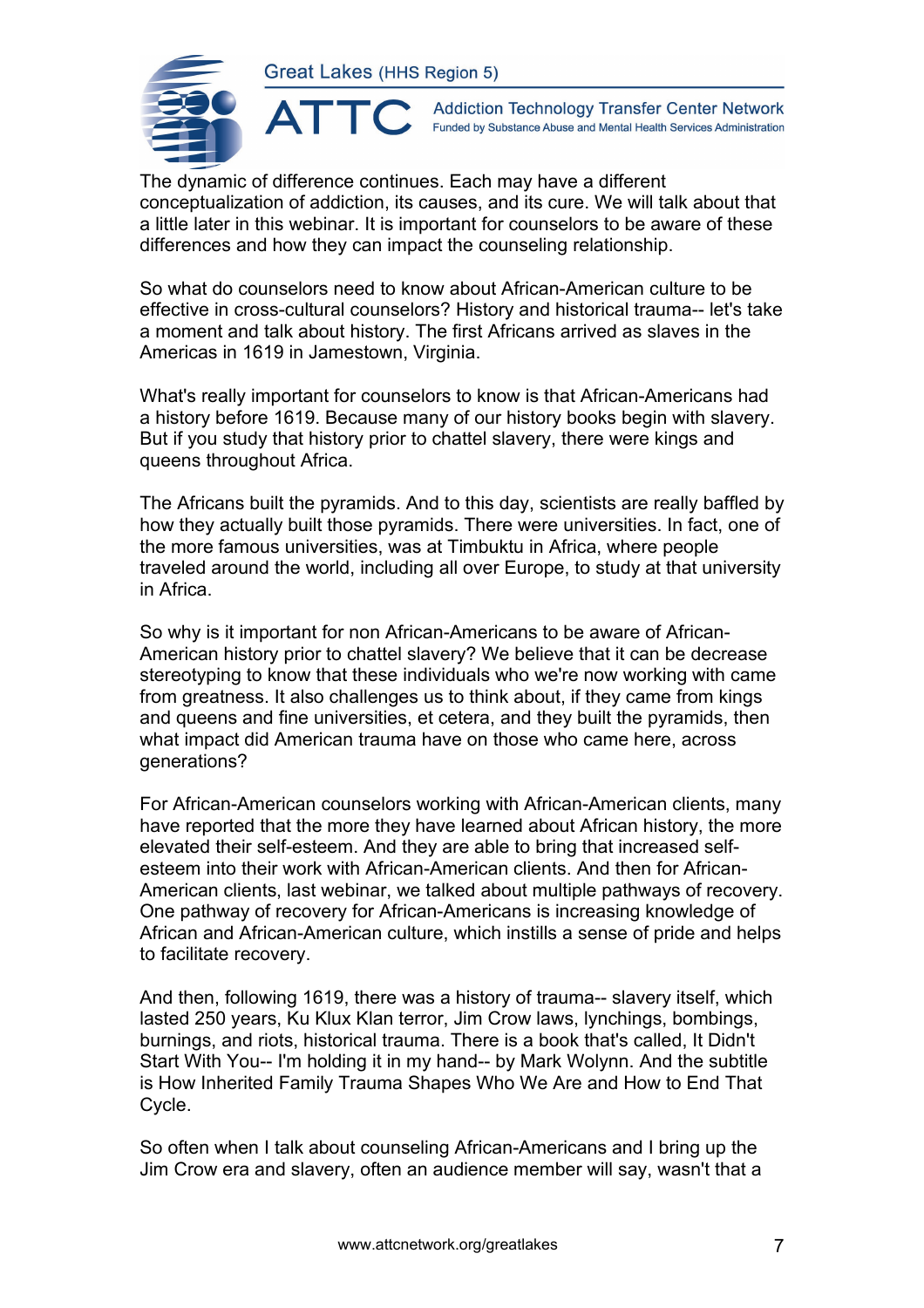

**Addiction Technology Transfer Center Network** Funded by Substance Abuse and Mental Health Services Administration

long time ago. And this book by Mark Wolynn speaks to that. In the book, he shares several animal stories.

And he says there's a reason why we use animal studies to understand humans. And it had a lot to do with the results of the Tuskegee experiment. So many of you listening to this webinar probably remember hearing about the Tuskegee experiment in Alabama. From the 1950s to the 1970s, there were African-Americans who had syphilis. And they went to the clinic to receive some medicine for syphilis.

And they were told that they were given antibiotics for syphilis. But they were actually giving was something like a water pill. And what the researchers wanted to find out was how does syphilis break the human body if left untreated.

Now the positive that came out of the Tuskegee experiment is that Congress passed a law that says that whenever anyone is doing research on human subjects, they have to show evidence as to how they're not going to harm a human subject. So the end result of that is that we do lots of studies with animals, particularly mice. Why mice?

Because according to Mark Wolynn, mice, as small as they are, sure 99% of the same DNA makeup as humans. So here's a study that caught my attention. They took these mice, and they put around their cage a sweet smelling fragrance. Visualize something by Estee Lauder or Yves Saint Laurent. Maybe that's the only French word I speak, is Yves Saint Lauren.

And then they introduced trauma to their cage in electric shock. And as you know, when a person is being traumatized, of the five senses, the sense of smell is the most pronounced. What the researchers discovered is that as these mice connected the smell, the sweet smelling fragrance, with trauma. The next three or four of their generation of offspring, whenever they would smell that smell-- they weren't even born yet-- whenever the next three or four generations of their offspring would smell that fragrance, that smell, they would have a traumatic stress response.

There's not only historical trauma that African-Americans experience. There's also current trauma. As we speak, all 50 states in America are both protesting and there's riots in as many cities now as there were in 1968 after Dr. Martin Luther King, Jr. was assassinated.

They are marching, and some people are rioting in response to the killing of several unarmed African-Americans recently, the most recent being George Floyd in Minneapolis by the police. So police brutality, according to psychologists, has the ability for African-Americans to trigger historical trauma. This is an example of what happens when historical trauma and current trauma meet.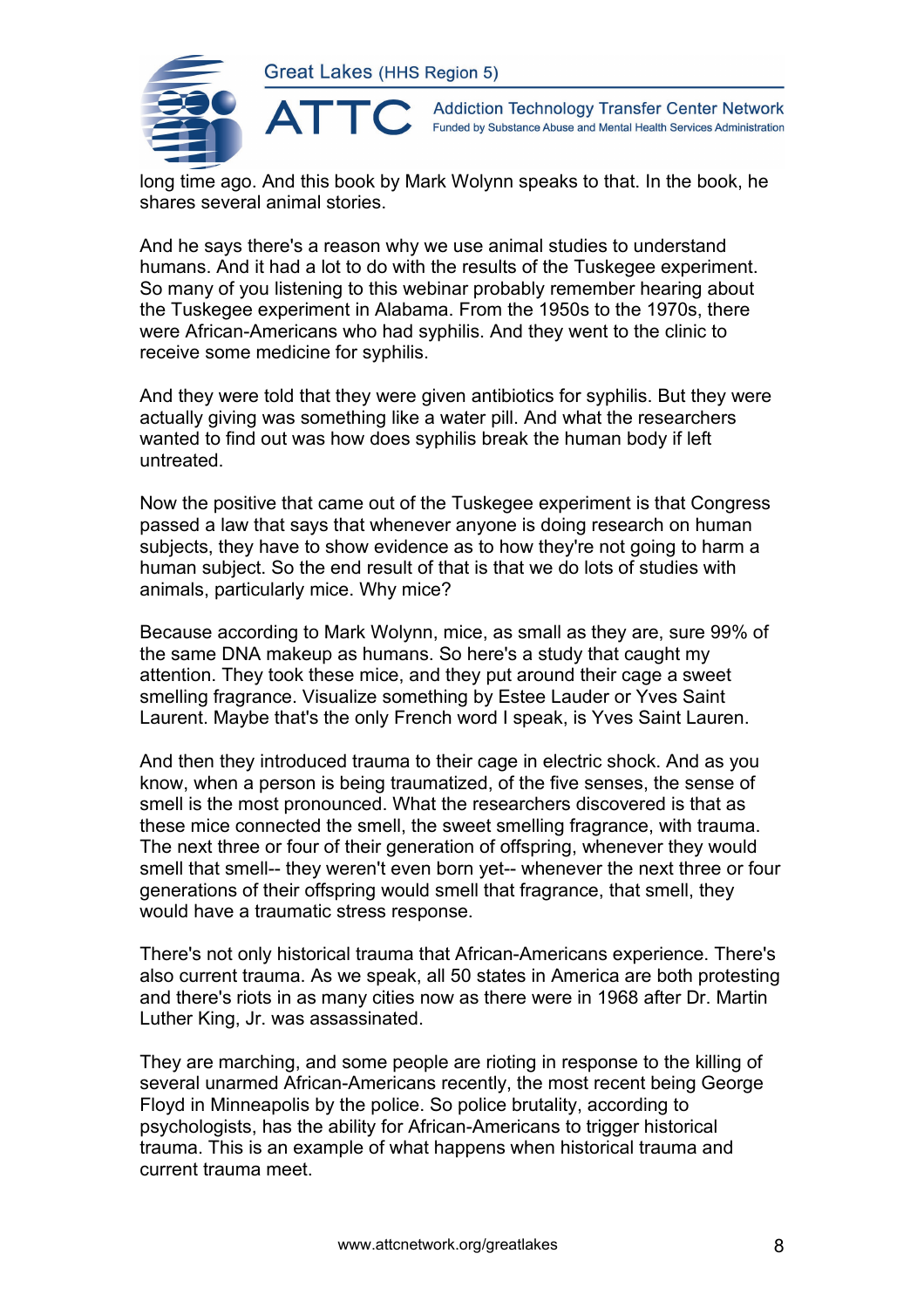

 $\blacktriangle^-$ 

**Addiction Technology Transfer Center Network** Funded by Substance Abuse and Mental Health Services Administration

We read that when slavery ended legally, it was the job of the police in the South to arrest as many African-Americans as possible to keep them in slavery. For what does the 13th amendment of the Constitution state? That no one can make you a slave unless you are incarcerated.

And why is that important? Because in many urban communities and many cities where African-Americans receive addiction services, often the first person they meet is armed security, which could be traumatic the minute they walk through the door to receive help. There's gang violence which contributes to trauma. Gun violence within African-American communities can contribute to trauma. And there's a type of trauma that I've coined myself, 24- 7-365 terror, where, because of gun violence and gang violence, you live in a community where you think that something traumatic can happen at any moment.

And the way that differs from post-traumatic stress disorder is with PTSD, once you're in a safer place, you may get some rest from the trauma. When you live in a neighborhood where there's a constant threat of trauma, you never get rest. Some of the young clients I work with tell me that they smoke marijuana every day because they feel like something bad might happen to them at any moment.

What counselors need to know to be effective cross-cultural counselors with African-Americans-- the impact of interacting with different systems. You know, sometimes when I do training with African-Americans, because you know that there are some hospitals in African-American communities that are not really doing all that well. I ask my participants, what's the worst hospital in your city? And everybody has an answer.

Some African-Americans will say the local hospital in their neighborhood is known as the place where people go to die. So we have some hospitals within African-American communities that are not performing up to par. I was reading that African-American and Hispanic communities are more likely, the individuals in those communities are more likely to die of COVID-19.

One reason, according to the literature, is that so many African-Americans have had bad experiences within their local hospitals that they might sit with symptoms for a long time before they go to the hospital. And by the time they get there, it's too late.

Education, poorly performing schools, all schools are not really equal in terms of their ability to help students, nor is there money that's sent to those schools to support students. There are some school districts in some cities where the government provides \$13,000 per student per year for education. And sometimes in that same state, that same city, especially for the affluent, the government might provide \$30 to \$36,000 per student.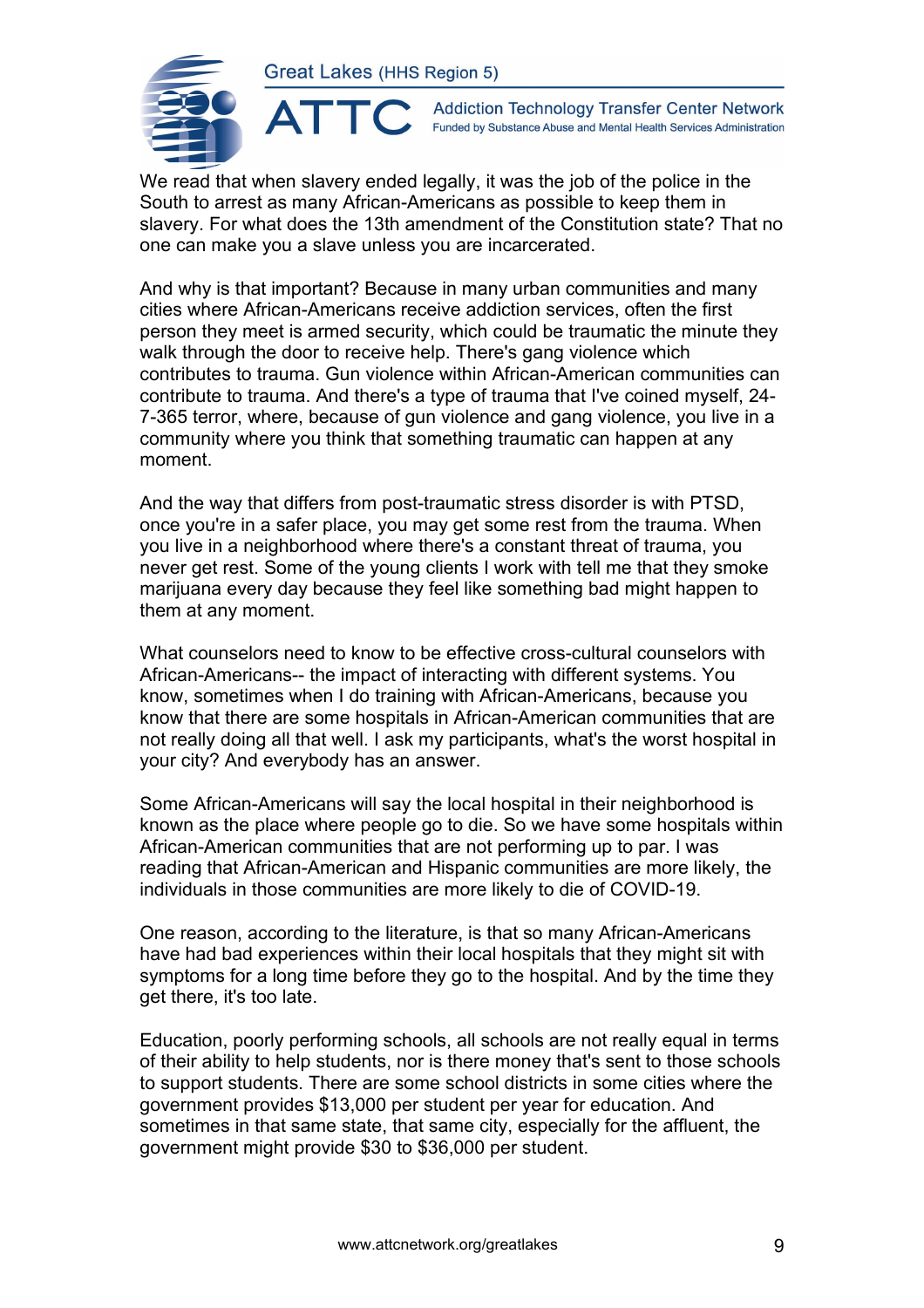

**Addiction Technology Transfer Center Network** Funded by Substance Abuse and Mental Health Services Administration

In this age of computers, there are some schools in African-American communities that have a handful of computers for all the students that go to that school. So there are many African-Americans who feel like the hospitals have failed me. Schools have failed me. Behavioral health has failed me-- a combination of mistreatment, maltreatment, and microaggressions.

In the criminal justice system, the overrepresentation of African-Americans in the criminal justice system, police raids. African-Americans represent 13% of the US population and 50% of the prison population. And then, of course, there are disparities in sentence.

And then there is the child welfare system, where African-Americans are disproportionately represented there, too. We spoke earlier of that era in the 1980s where crack cocaine took over America. And that year, 1986, or just a few years later, 1995, in the midst of the crack cocaine epidemic, I had my first child.

And me and my wife were at the hospital. And most of the babies at the hospital were weighing between five to eight pounds at birth. And they were sleeping in a fetal position.

There was one baby in that hospital, I'll never forget. That baby born weighing 12 pounds, looked like a grown man. The doctor came into her room, the woman who had the 12 pound baby, and said, your baby is born jaundiced.

And you have an HMO. So you have to leave the hospital. And your baby will have to stay one more day for medical treatment for jaundice.

And I was in the room when she received that news. She was my wife's roommate. And that woman cried. No, she didn't cry. She wailed. She cried harder than I'd ever seen a human being cry in my life.

And I had an epiphany, a moment of clarity. That was a woman being separated from her baby for one day. And I thought about all those African-American women during the height of the crack cocaine epidemic who were found to be users of crack cocaine. Sometimes when they were delivering their babies, child welfare agencies would show up and take their babies away from the mothers.

I had one client that was in our county jail system. And she was pregnant. One out of 10 women in the criminal justice system are pregnant while they are arrested, or while they are incarcerated. So she had to go to the county hospital to deliver her babies, wearing a prison jumpsuit.

And I remember the hospital shackling her hand to the top of the bed, her feet to the bottom of the bed. And child welfare was in her room. She delivered her baby. Child welfare took her baby. And she went back to the county jail.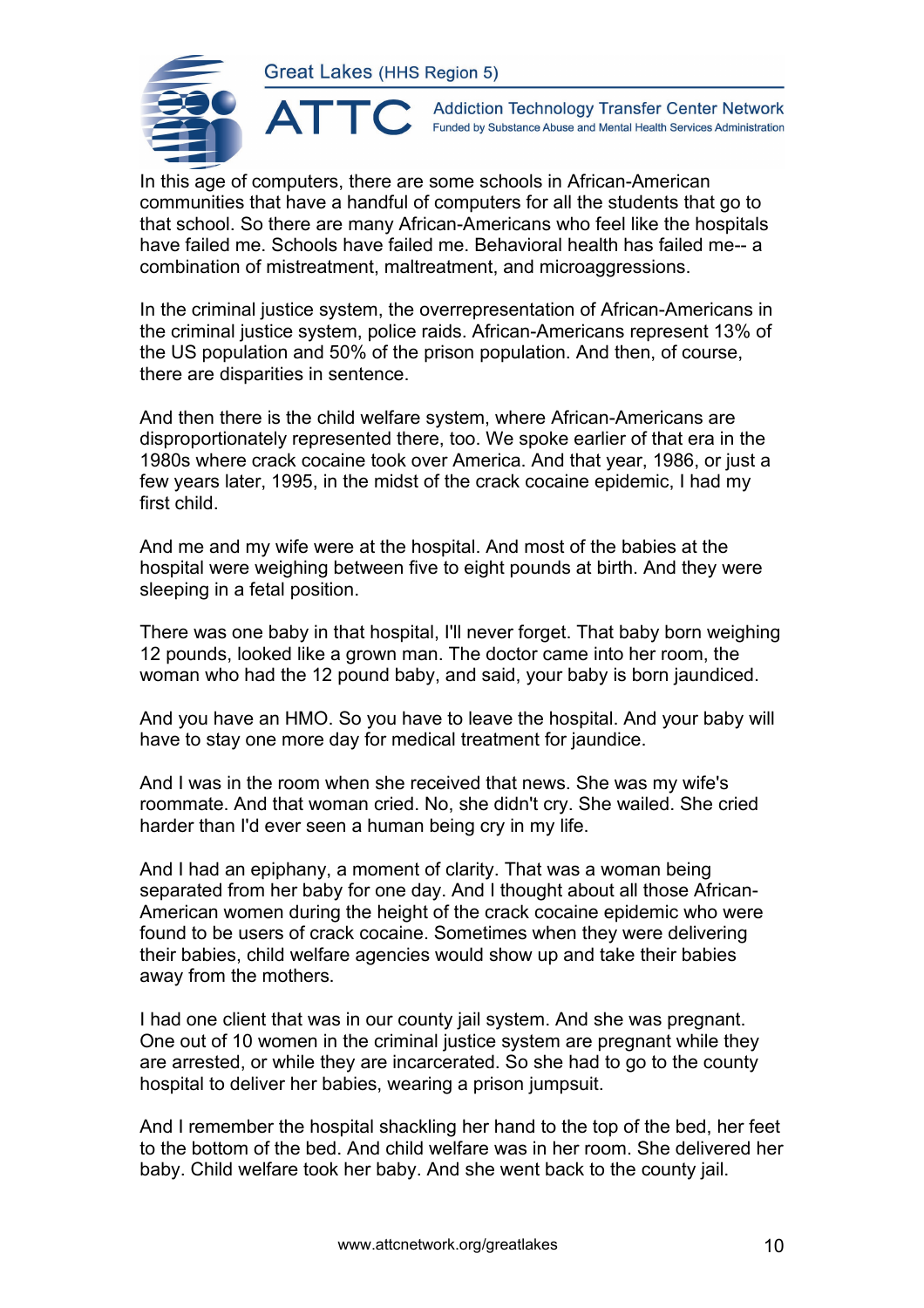ATTO



**Addiction Technology Transfer Center Network** Funded by Substance Abuse and Mental Health Services Administration

Historian William White said that one of the worst things that came out of the crack cocaine epidemic was there were lots of African-American women who stayed out of prenatal clinics for fear of having their baby taken away. There's a fellow who specializes in pharmacology named Randy Weber. He showed me an article that said that alcohol does more damage to the unborn fetus than does crack cocaine. That cigarettes actually do more damage to the unborn fetus than does crack cocaine.

But there were many women, mothers, who were stigmatized and their babies were taken away. So if we wonder why African-Americans, according to the research, seek therapy voluntarily less often than white clients and other ethnic groups, it's because of histories of maltreatment in hospitals, in the educational system, in the behavioral health system, and disproportionate representation in the criminal justice system and the child welfare system.

So counselors also need to know how discrimination, socioeconomic status, and migration can impact drug use patterns. So the research says that whenever you have an economic crisis, and by the way, as we speak, African-Americans are twice as likely to be laid off in their job during COVID-19 than others, creating a economic crisis. Historians have taught us that when there's an economic crisis, you can expect to see either a stimulant like cocaine or an opiate epidemic like heroin.

Now let's take a moment to talk about migration patterns and how they impact drug use. One example I give is that between the 1930s and the 1960s, African-Americans made that great migration from the southern states to the northern states looking for jobs. And when in the South, the center of socialization was the black church.

And before these churches were built in the North, the center of socialization became bars. Just relocation alone can impact drug use pattern. Take those African-Americans who survived Hurricane Katrina in New Orleans, who were relocated to other cities. Where clinicians are taught about that, is that you can not keep enough liquor on the shelf for these are individuals who were relocated due to Hurricane Katrina.

Family structure, extended family orientation, and taking in non-relatives is an important part of African-American culture. It's no military secret. The one reason my Uncle Isaac got sober is because 36 of his siblings and nieces and nephews all combined participated in his therapy. And he said to me, nephew, I felt like if I could recover, then somehow I could be reconnected with my family.

The importance of religion and spirituality-- so the research suggests that African-Americans have greater church attendance than other groups in this country. And I work with young African-Americans who use drugs on a regular basis, who have histories of trauma and running away from home, and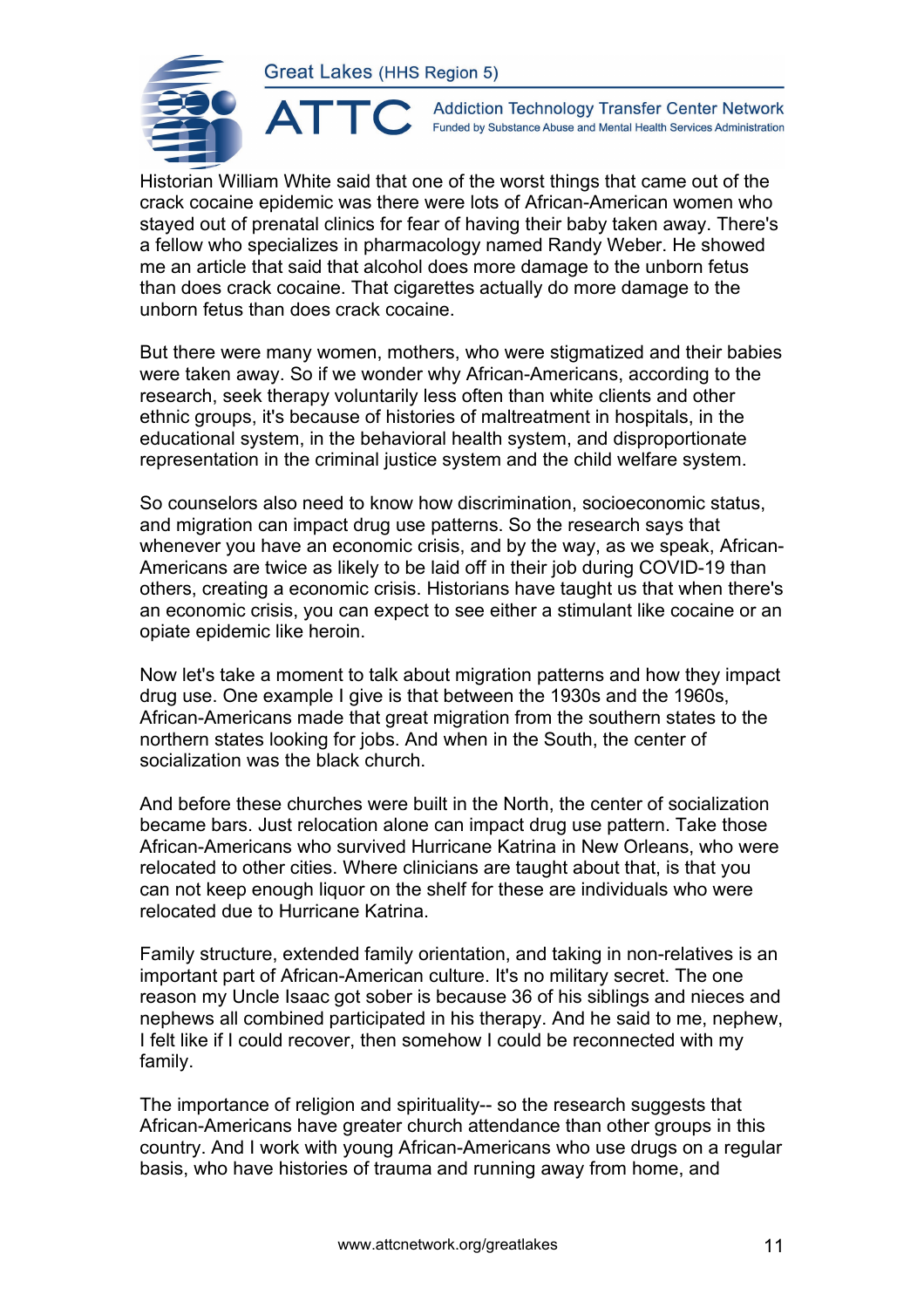

**Addiction Technology Transfer Center Network** Funded by Substance Abuse and Mental Health Services Administration

involvement in the criminal justice system. I often ask them, how did you survive all that? And their most common answer, God.

The diversity of African-American communities-- one of the questions I ask people in live seminars is what percentage of African-Americans are living in poverty. In fact, you take a moment to think about that. What percentage of African-Americans are living in poverty? And the most common answer is 75% to 80%.

Then I ask the audiences, how did you arrive at those numbers? Because we watch television. You ever notice on the news that often when they show on the news the 10:00 PM news, the 6:00 PM news, African-American communities, it's often very economically poor communities.

There's a writer by the name of Eugene Robinson that wrote a book called Splintering. And he described in that book five subgroups of African-American community. One group he called the culturally elite. These are the African-Americans with power and money, including people like Barack Obama, Michelle Obama, Valerie Jarrett, Michael Jordan, Oprah Winfrey, et cetera.

But then there's a group that he calls those who are biracial, including individuals like Halle Berry and CNN news anchor Don Lemon, and again, Barack Obama. So he's in two of those subgroups. And then we have the middle class, which is the great majority of African-Americans. About half of African-Americans are middle class. Although some may be one paycheck away from poverty, according what's considered middle class, there are many African-Americans that fall in that particular category.

There's a group that Eugene Robinson called the emergent. These are immigrants, many of whom are not US citizens, from the Caribbean Islands and from Africa. Who do quite well in America-- take those from Trinidad. Research says that those of color who migrate from Trinidad, on average, they're in the top 80 percentile in terms of economic earnings in the United States.

Then there's a group that's called the abandoned, the economically poor. Who constitute, according to Eugene Robinson, 25% of the African-American population. So what that suggests is because there's all these differences between African-Americans, then a one size fits all approach will not be helpful or effective.

Let's talk more about effective cross-cultural counseling with African-Americans with substance use disorder. I'd like to begin with the relationship. And talk a bit about the importance of joining. And by joining, by definition, what we mean by joining is small talk.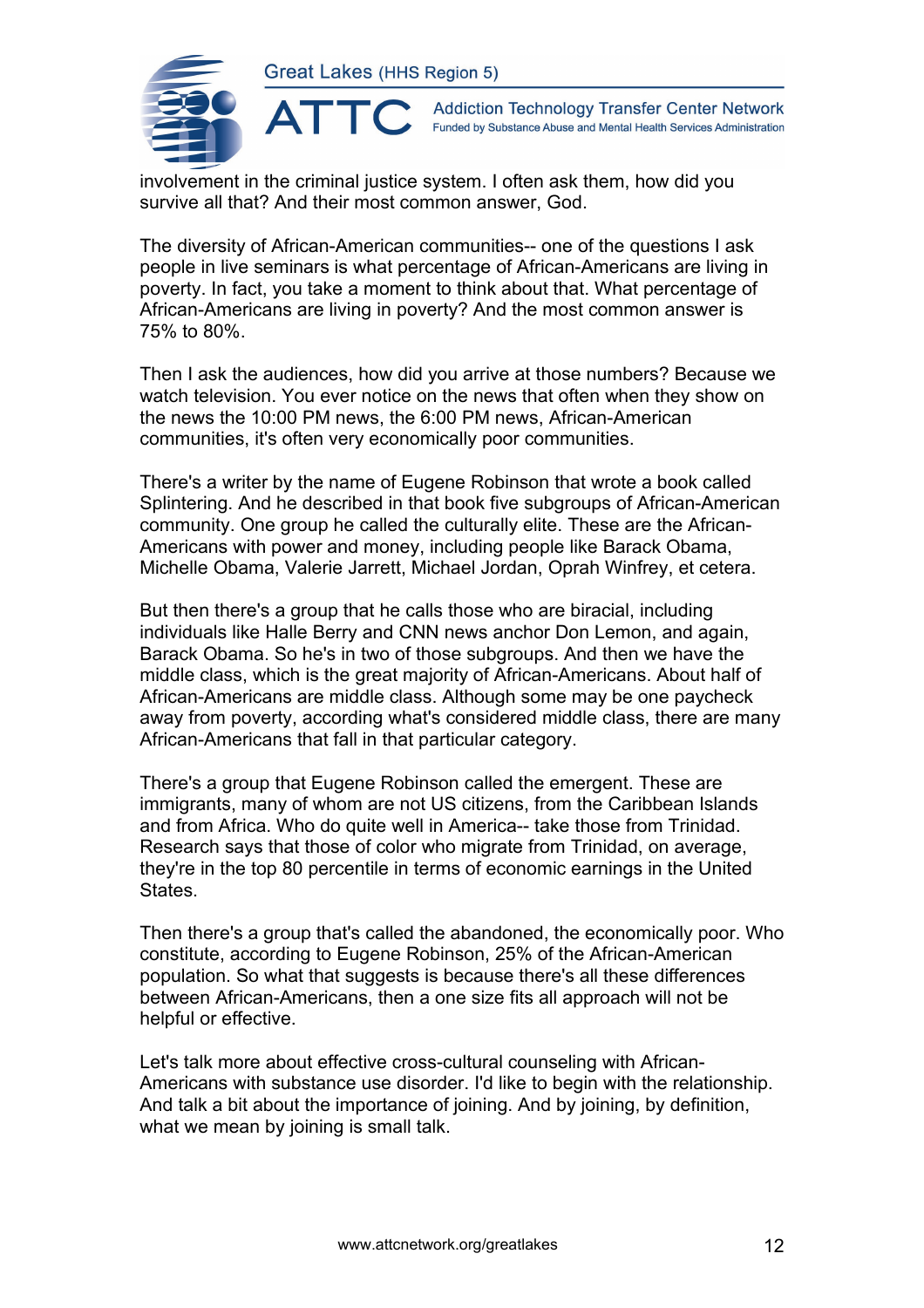

**Addiction Technology Transfer Center Network** Funded by Substance Abuse and Mental Health Services Administration

And Maya Angelou told Oprah Winfrey that only equals engage in small talk. I first became aware of the clinical technique called joining in the 1980s when I finished graduate school as a social worker. And the agency where I worked had a clinical approach called structural family therapy.

And with this structural family therapy was a minor technique called joining small talk. And its purpose was to warm the client up. And what we were taught is that we should join with the client for one minute, for one minute before we started talking about what brought them to therapy.

So I do one minute joining. And then we ask clients questions when they came in about how they traveled to get to the agency, what kind of work they do. If we were talking with children, adolescents, we'd talk about where they go to school, their favorite subject, interests and hobbies, et cetera.

But then about five years ago, I became a therapist again. I have periods when I do therapy. And then periods when I stop. And then I go back to being a therapist again. Right now, as we speak, I find myself retired as a therapist. Who knows, I might go back.

And the next population I worked with were adolescent and emerging adult African-American males on probation. All of them were mandated to be in counseling for alcohol and drugs and substance use disorder. They didn't want to be there.

So I asked myself the question, what would happen if I joined with these young men, not for one minute, but for as long as it would take to get into a rapport with them? Stay with it until you're in a rapport. I decided with this young men that I didn't have a right to ask them any personal question unless I knew we were in a relationship, in rapport first. And each of these young men, I found out as they came to my office, would make a statement based on something they were wearing.

And sometimes I would join with them around what they were wearing, such as shoes. The great majority of these young men who I worked with would come in wearing Nikes or Jordans, the most popular shoes there are in America. So there was a young man who I work with whose mother and grandmother said he needed to come see me for therapy because he was smoking too much marijuana.

Let me tell you my friends, if your mother and grandmother said you need therapy. It may as well be a judge. He looked like, when he came in, like he'd rather be anywhere but therapy with me. He looked like he'd rather eat bricks and steel for breakfast than to meet with me.

I looked down and I saw his shoes. He was wearing a pair of Chuck Taylor Converse All Stars, low top, white. The ones they were around in the '50s and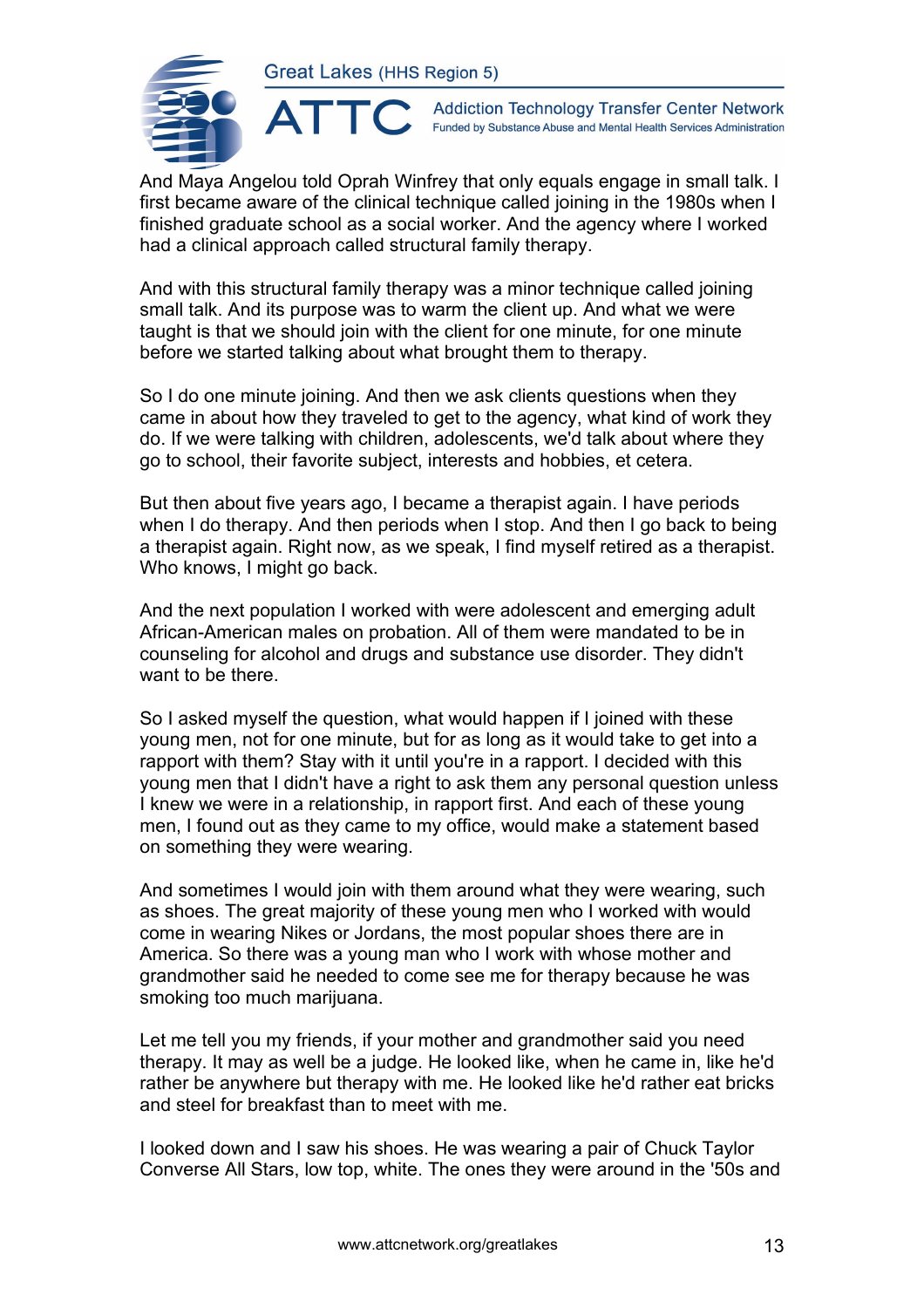

**Addiction Technology Transfer Center Network** Funded by Substance Abuse and Mental Health Services Administration

the '60s. Not the latest Jordans, the latest Nikes, 1950 Converse Chuck Taylor All-Stars, low top white.

I said, "young man, you must be an athlete." He said, "I play basketball." "Because I'm noticing the originality of your shoe. What's your position," I asked.

He said, "Point guard." I said, "A point guard is a leadership position. Do you know that Magic Johnson was a point guard and Isaiah Thomas a point guard?" I asked him, "Are leaders born, or are they made?"

That was my opening question as I joined with him. He looked me in the eye and said, "I was born to lead." Once he knew that I knew that he was born to lead, we were in rapport. Hence.

I met with a young man who was mandated to meet with me by a judge. And he was wearing a Yankee cap the year the Chicago Cubs won the World Series. We joined by the affirmation. I said, "You have a lot of courage to wear a Yankee hat in a Cubs town."

And then their jerseys. The most common jerseys that young men wear that I meet with in therapy are Michael Jordan jerseys, throwback, retro jerseys, Walter Payton. So I met with a young man whose probation officer said he needed to meet with me. And he was wearing a jersey with the number 57 on the front and back.

I said, "Young man, in all the years I've been a therapist, I've never met with a young man who wore number 57. You're a so original, wearing number 57."

He said to me, "I got it on sale at Kmart."

"I said, now I'm really impressed. Because I'm looking at your address, and I know you live in a neighborhood where there's some young men who will not leave their house unless they're wearing a designer jersey. You know, I noticed there is no name on the back of your jersey. Are you the kind of young man that does not need another man's name on your back in order for you to feel good about who you are?" Once that affirmation was brought forth, connected to that joining, we were in early rapport.

Hand and arm tattoos-- I've noticed that lots of the young men who I work with had hand and arm tattoos. And we often join around their hand and arm tattoos. So a young man came in to meet with me who looked like he was mandated, like he'd rather go to the dentist and have a root canal without anesthesia than meet with me.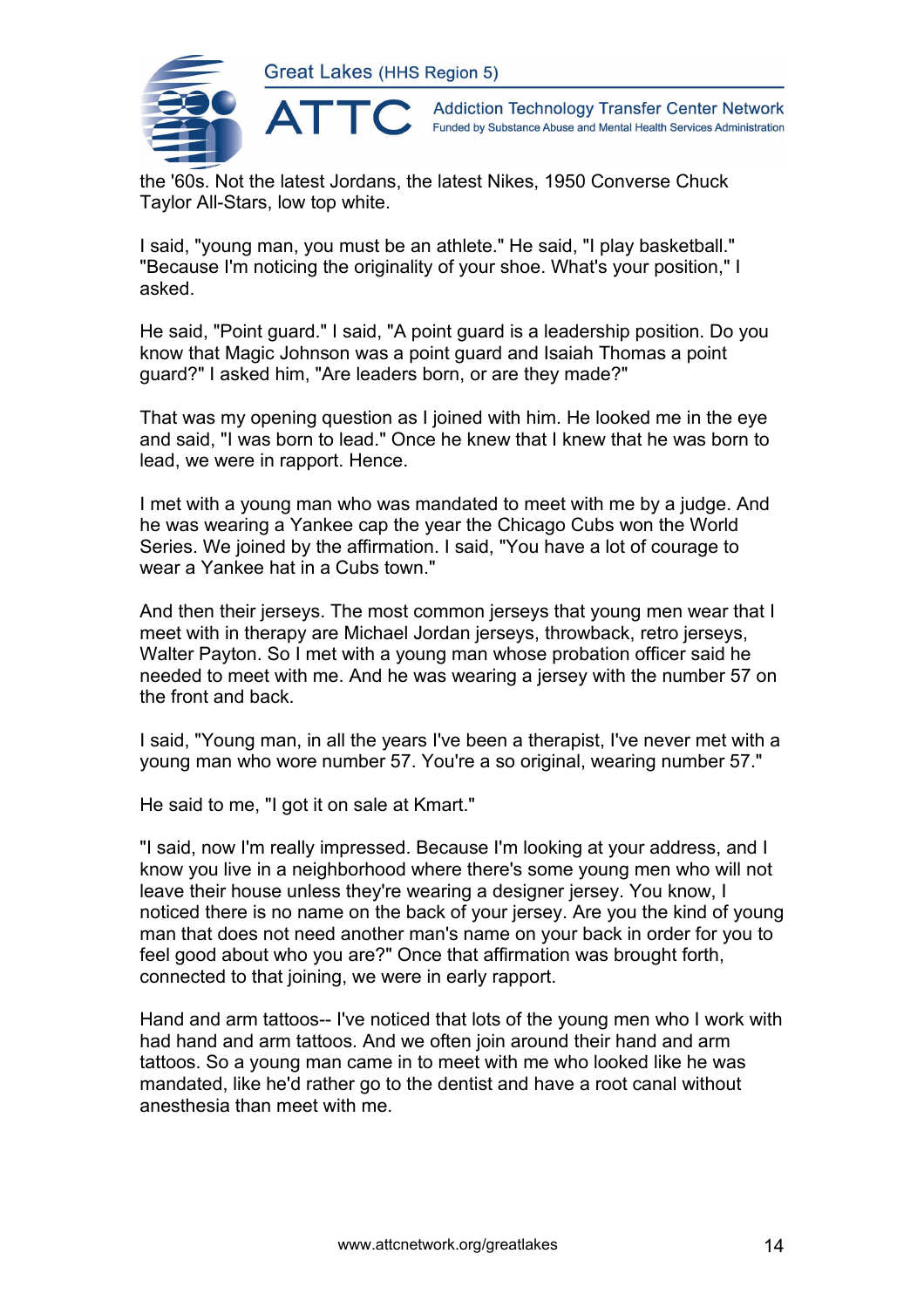ATT(



**Addiction Technology Transfer Center Network** Funded by Substance Abuse and Mental Health Services Administration

I spotted this hand tattoos and his arm tattoo. Right near his thumb, he had a small tattoo that said trust no one. And then the length of his arm he had another tattoo that read Tasmanian devil.

So I asked about his tattoo before I asked about his drug use. He said, "Trust no one." He said, "When I was eight years old, my mother took me to see a psychiatrist. And she asked me to leave the room. And her and the psychiatrist colluded to give me a psychiatric diagnosis so my mother could get a bigger check. Trust no one."

Then he told me about a girl that he was in love with and that he dreams about. And he's still in love with her. And he told me she got pregnant by his best friend. Trust no one.

I said, "Oh, my goodness. I said you'd be shocked at how many men, even old guys like me, have stories of having our heart broken when we were teenagers." And he must have appreciated that empathy, because he continued to talk after that.

And what about the longer tattoo, Tasmanian devil? He said my father left me when I was five years old. And I'm so angry with him, sometimes I feel like I'm the devil.

So my friends, he wasn't supposed to tell me anything. But just by asking him to tell me about his tattoos, he told me everything. Music-- most of the young clients I meet with who are mandated come in listening to music through their phone.

And I always ask them at the beginning of therapy, what are you listening to and can I hear it? And they all let me hear it. And our therapy begins with them doing a concert for me. And my favorite question is who's your favorite artist to listen to? And I study their favorite artists. Because sometimes in future sessions, we join around their favorite artist and the music they're listening to.

Aspirations for the future and work-- so I was working with a young man was mandated to meet with me. And he was a lifeguard, African-American male. They found drugs in his system at work. So he didn't want to be there. It wasn't his decision.

I said, "Why lifeguard?"

He said, "Because the Earth is 2/3 water."

I said, "Tell me more. Tell me more."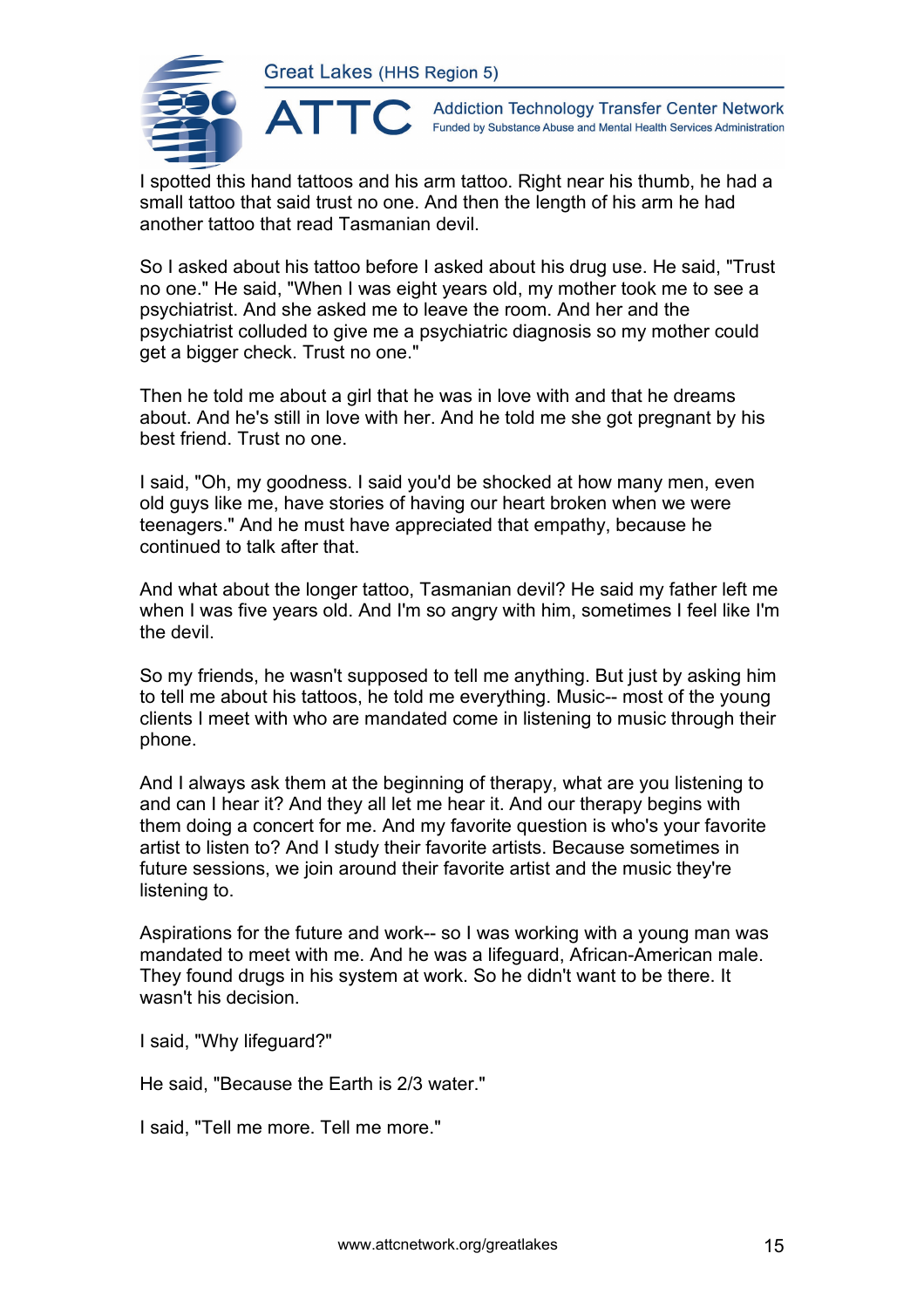

**Addiction Technology Transfer Center Network** Funded by Substance Abuse and Mental Health Services Administration

He said, "Do you have any idea how many African-American children drown because they can't swim?"

So that joining was followed by affirmations. I said, "Man, you're a lifesaver." I think he appreciated the affirmation.

Because then he said, "The pool that I was at most recently, kids were scared to go to the pool to swim. Because gang members hung out at the pool, in front of the entrance to the pool. So I went over to the gang leader and said, will you ask those guys to leave the pool? I would hate for your niece to drown if she couldn't swim."

I said, "Man, not only are you a lifesaver, you have courage." And we bonded with that affirmation and that joining.

We're talking about effective cross-cultural counseling with African-Americans, the important of an effective opening statement. I believe that after you join with a client, one of the most important things are the first words that come out of your mouth. And that can include an effective opening statement.

So here's mine. I know I can make you stop getting high. I will honor whatever decision you make concerning your use.

What that statement communicates to clients is that you don't have an opponent here. We're working together. And you're in control of what happens in this situation.

The importance of examining your own biases, assumptions, and stereotypes about African-Americans with substance use disorders-- so here's an assignment, a journaling assignment to ask yourself about biases, your biases. When you were growing up, what biases did your family and community hold about African-Americans?

Which, if any, of these biases have you internalized? Do these biases affect your relationship with African-American clients? What actions will you take to help assure these biases will not negatively impact your cross-cultural counseling relationship with African-American clients?

Assumption-- what assumptions if any do you make about African-Americans? What are the origins of these assumptions? And how do you channel these assumptions so they do not show up in the work you're doing with African-American clients with substance abuse disorders?

And then there are stereotypes. List any stereotypes you have regarding African-Americans. How did you develop these stereotypes? And how do these stereotypes affect your work with African-American clients? Finally,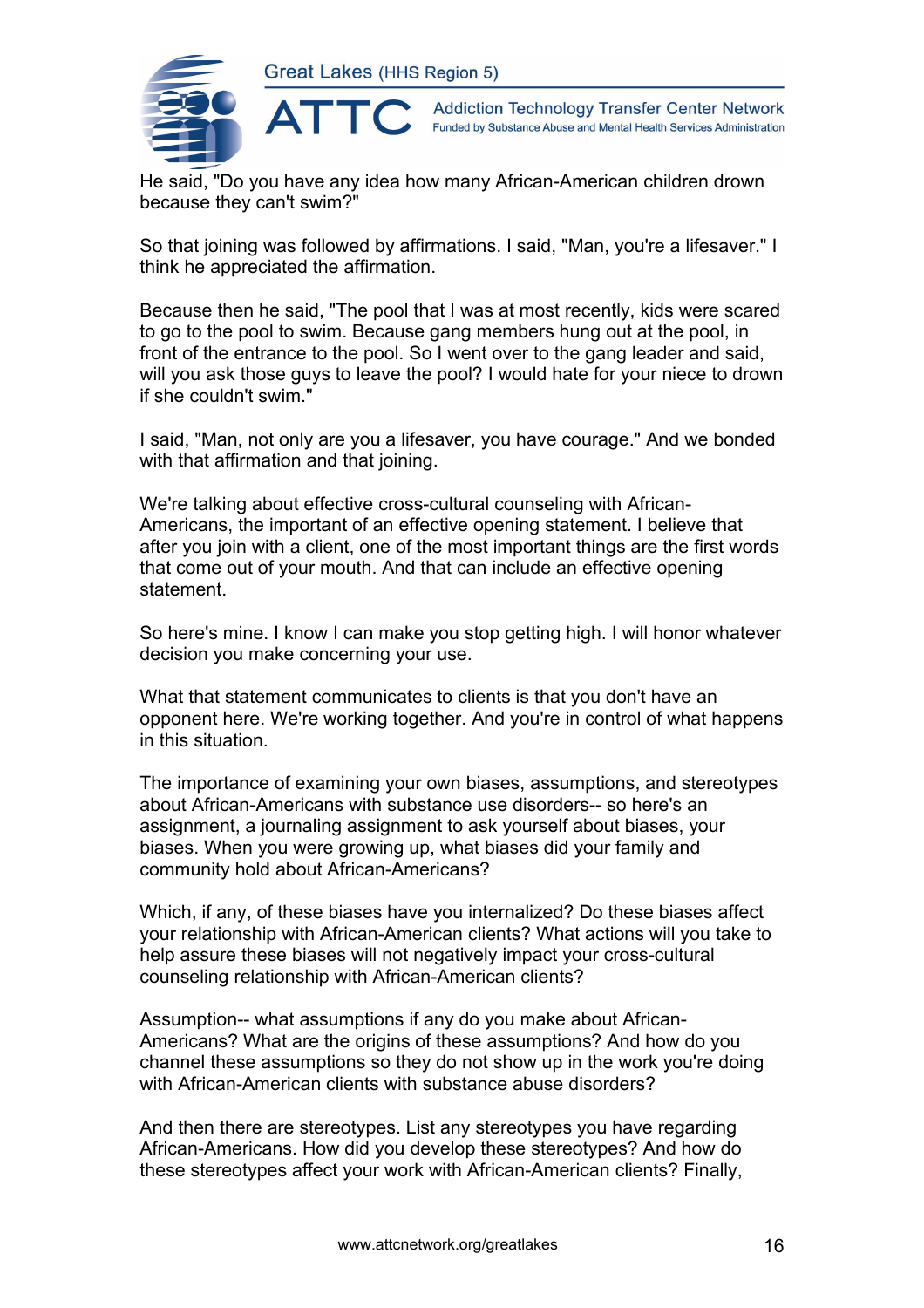

**Addiction Technology Transfer Center Network** Funded by Substance Abuse and Mental Health Services Administration

what strategies will you use to decrease or eliminate these stereotypes so they won't negatively impact your relationship with African-American clients?

Incredible story that I saw on ESPN 30 for 30 about a Puerto Rican boxer from Chicago who was undefeated. In fact, the commentator said he was going to be the next great fighter. And then the short film took a turn for the worse, and then it got better.

This young, great fighter was killed by an intoxicated motorist. The good news is that he was an organ donor. And the short film was about his mother meeting the people who received his organs.

So a man walked in the room who received one of his kidneys. His mother politely smiled and shook his hand. A woman walked in the room who received the other kidney. The mother politely smiled and shook her hand.

A man walked in the room who received his lungs. The mother politely smiled and shook his hand. And then the woman walked in a room who received her son's heart.

And when she saw the woman who received her son's heart, she ran over with tears in her eyes and asked, "Can I give you a hug?" And then she asked, "Can I put my head against your chest?" Because she wanted to hear her son's heartbeat one more time.

The hardest symbolic of love-- and I always challenge all of us to do our work with love. And a loving and caring heart is the one thing that I know that's stronger than biases, assumptions, and stereotypes. In fact, when we work with clients and we say the wrong thing, the client's first thought is where is your heart. And when they sense that our heart is in a caring place, it's amazing how many mistakes can be forgiven.

The importance of understanding intergroup diversity among African-Americans, including socioeconomic difference and sexual orientation and occupation, drug of choice, religion, geography, age, et cetera, because understanding these differences allows us to help tailor the treatment plan towards the needs of the individual.

How the client views a substance use disorder-- many counselors view addiction as a primary disease or illness. Others consider addiction to be a brain disease. When working with African-Americans cross-culturally, it's important to examine how the client views addiction from their cultural lens.

So I often ask clients I work with who are African-American, how do you view addiction? And I get a range of responses. One client said, "An addict is that person who drinks wine out of a brown paper bag in an alley."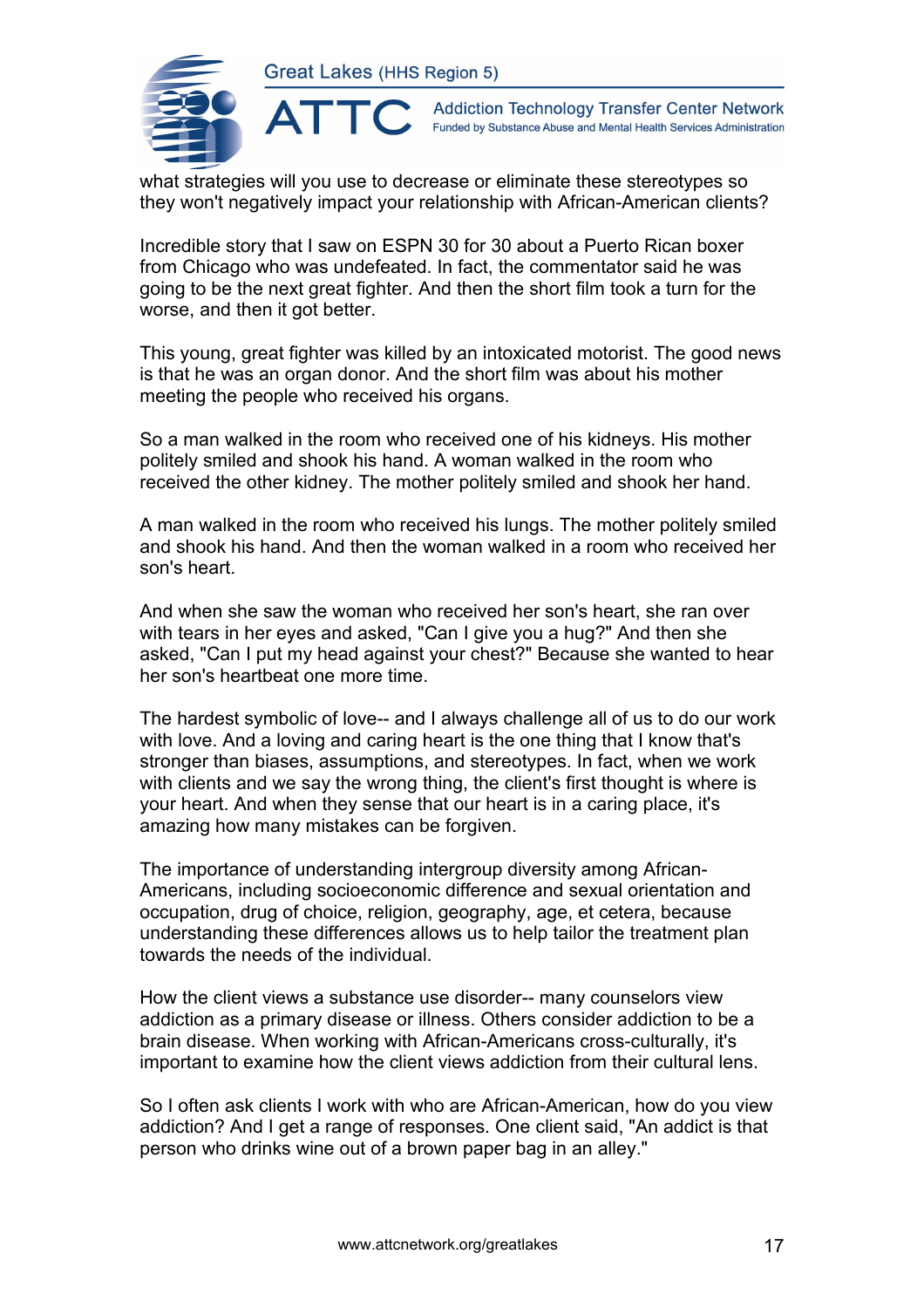AT



**Addiction Technology Transfer Center Network** Funded by Substance Abuse and Mental Health Services Administration

So one lesson I get from that client's definition is that their definition of an addiction is like about chronicity. So then my job is to explain some of the early stages of addiction, the middle stages of addiction, et cetera.

"An addict is someone who smokes crack that's willing to do anything to get crack. I just smoke weed. So I'm not an addict." So then my job, after we establish rapport, is to help the client understand that one can become addicted to marijuana, just like they can become addicted to crack cocaine. An addict is when you can't control your drug use.

I qualify. Every time I try to control it, I wind up in a hospital. One client said, "Addiction is genocide in the black community. These drugs come from outside of our community into our community to destroy us."

One client said, "Addiction must be a crime, because they put so many black people who get high in prison."

"There's lots of gang violence in my community and lots of shooting. Addiction is not a disease in my community. It medicates PTSD."

"An addict is a man--" so this client is saying a woman can't have an addiction. "An addict is a man who can't handle his liquor."

"My uncle was addicted to drugs. He's a hype. He uses heroin and steals everything that's not nailed down to support his habit. I smoke weed every morning on my way to work. I'm not an addict. I'm a boss."

"A woman who neglects her kids and sells her body for drugs is an addict."

"To overindulge in anything is a sin." So what we learn from this client is that they have a moral or a religious view of addiction. And then one client said, "Addiction is a disease."

So each response was different. Not one of my clients said addiction was a brain disease. So if you were the therapist, the clinician believes that addiction is a brain disease. That means you have to be really clear and explain to the client what you mean by brain disease.

It's important in cross-cultural counseling relationship that we are aware early in a relationship how clients view addiction. And as the relationship develops, you're in a position to first, understand the client's view and B, secondly, to validate that client's view.

Take those young clients who I work with who live in neighborhoods where there's gang violence and gang shootings, community violence, and shootings. I can see how such a client could feel like drug use is their medicine for PTSD. And it's my job to validate that. And then, to introduce a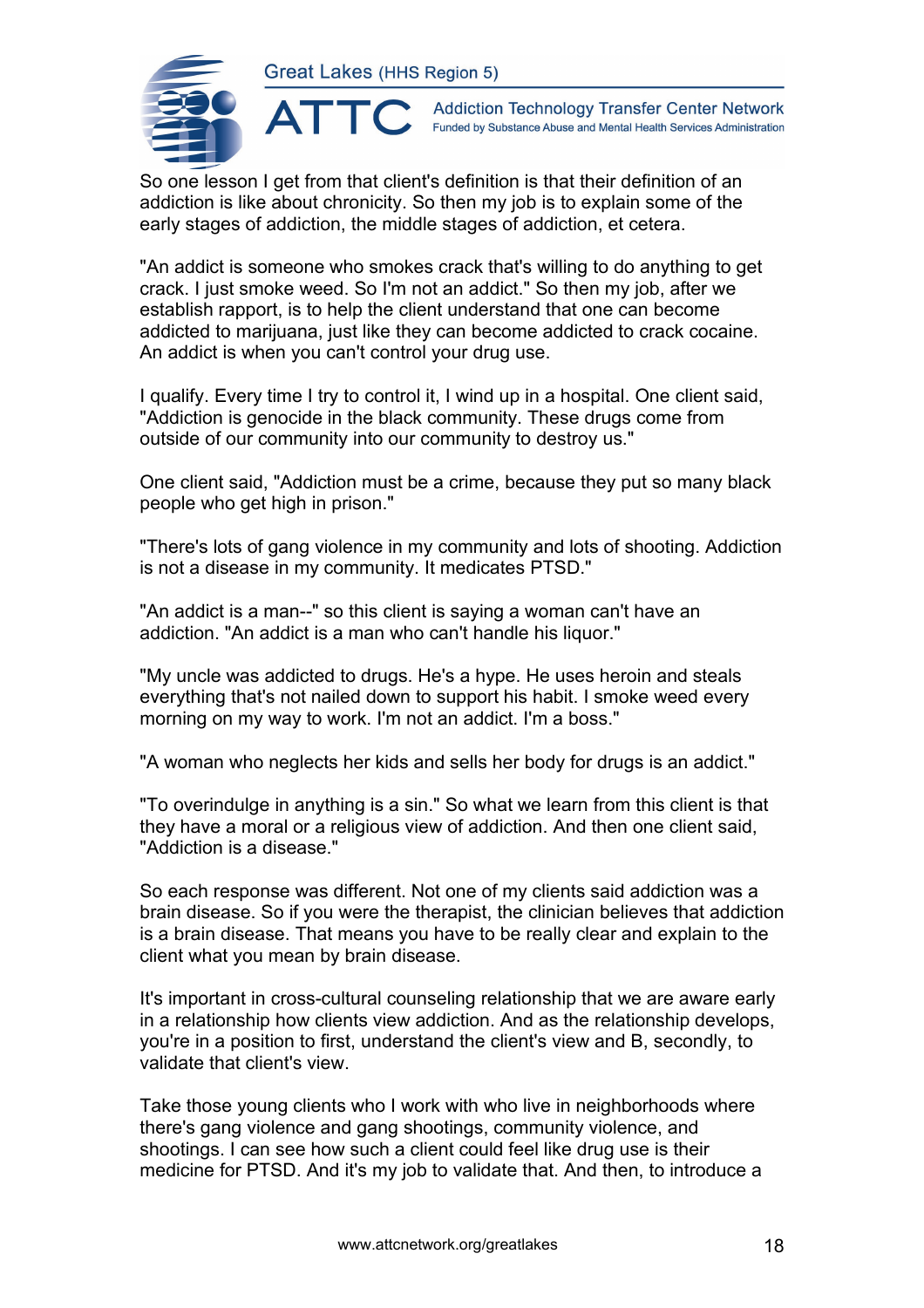

**Addiction Technology Transfer Center Network** Funded by Substance Abuse and Mental Health Services Administration

client to other perspectives, and then, as my relationship with the client develops, it's to challenge the client's view.

We're talking about effective cross-cultural counseling, the attitude towards counseling. Psychotherapy in America reflects Western white middle class cultural values. Most African-Americans and members of other communities of color seek therapy less frequently than white Americans and often discontinue counseling earlier, thus says Sue and Sue.

Many African-Americans are mandated to treatment by the child welfare and criminal justice systems. Court mandates create an automatic resistance to counseling. No one wants to be told you have to do this.

So what helps in cross-cultural counseling? An explanation of how counseling works. We could do that during the early phases of counseling as a part of informed consent.

Paying attention to the alliance between you and the client. Freud was right when he said-- Sigmund Freud said that 8% of what we communicate, we communicate through the words that come out of our mouth. And then 92% of our communication is nonverbal.

So when we work with clients in general, and African-American clients specifically, we want to make sure that we pay attention to facial expression and body language, to see if we are in a relationship and rapport with our client. And then, to discuss client goals.

And I use an exercise that's called a bubble exercise. When working with clients, I ask them to put an item in each of these eight circles, either a goal for their future or something they'd like to possess in their future. So I want to know your goals and what you want to own.

This exercise has proven to be significant. Because many clients have said, I learned that you don't just want to know about my drug use. But you're concerned with who I am as a person and where I see my life going. So it's one of those things to connect with. And I also learn that I could use this exercise to help clients see how their current behavior might impact where they're trying to go with their life.

Understanding the client's expectations can help in cross-cultural counseling. I ask many of my clients the leverage question. There's multiple parts of this question.

So the client comes in mandated. And they say, I don't have a drug problem. I say, well, it sounds like the real problem is you don't have control of your life.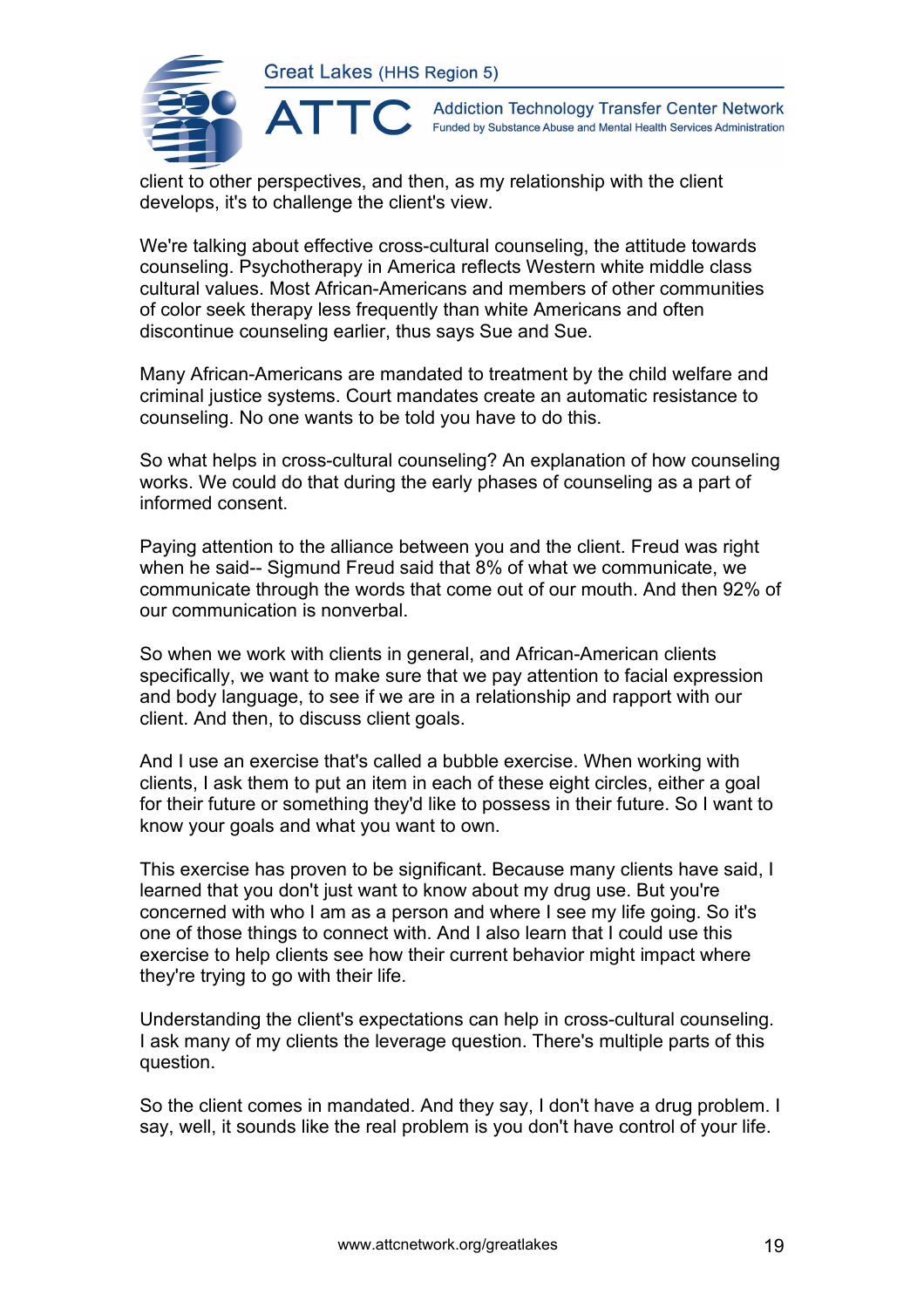

**Addiction Technology Transfer Center Network** Funded by Substance Abuse and Mental Health Services Administration

The judge is telling you what to do. Your probation officer is telling you what to do. Parole is dictating your life. How would you like to get them off your back?

That's the leverage question. How would you like to get the judge off your back? The client says, I would love to get the judge off my back. And how are you going to do that? I need a letter from you.

A letter saying what? That I attended all of my individual therapy sessions, I participated actively, and I attended my groups. Then I ask the client, is that the goal?

That's the goal. Now note that the client did not say that she had a problem with substances. But she agreed to the treatment plan and the goals.

Three sessions at a time-- the research says that half of the clients that we work with with substance use disorders treatment will miss their second outpatient session. And I read a book called The Heroic Client. And she had research that said that clients make most of their progress within the first six sessions of therapy.

Once I learned that data, that clients make most of their progress in the first six sessions of therapy, I started asking clients that I work with, African-American clients, would you be willing to meet with me for three sessions? I always carry a caseload of 20 clients. And for five years, I asked everyone of my clients if they would be willing to meet with me for at least three sessions.

100% of my clients have said, yes, I will see you for three sessions. Over a five year period, every client I've worked with the exception of one attended at least three sessions. Now that puts us ahead of the national average.

What I discovered is that once the client commits to three sessions, they now know that counseling is not a life sentence in solitary confinement. So they begin to relax. And as they relax, we develop more rapport. And as our rapport increases, it's easier for me to recommend additional sessions.

We want to know about the client's previous counseling experiences, especially if they were harmful experiences. Then we can let them know how counseling with us will be different. It's also helpful sometimes if the client is not responding to one counseling approach, to alter the approaches until we find a way that works for the client.

A recognition of current and historic tension between African-Americans and your cultural group, along with the ability to have a discussion of the tension and the differences if there are barriers to trust-- so once a young social worker asked me, he said, "Mark, I experience racial tension in my work with African-American clients. And I know we need to talk about our differences. Are you always comfortable doing so?"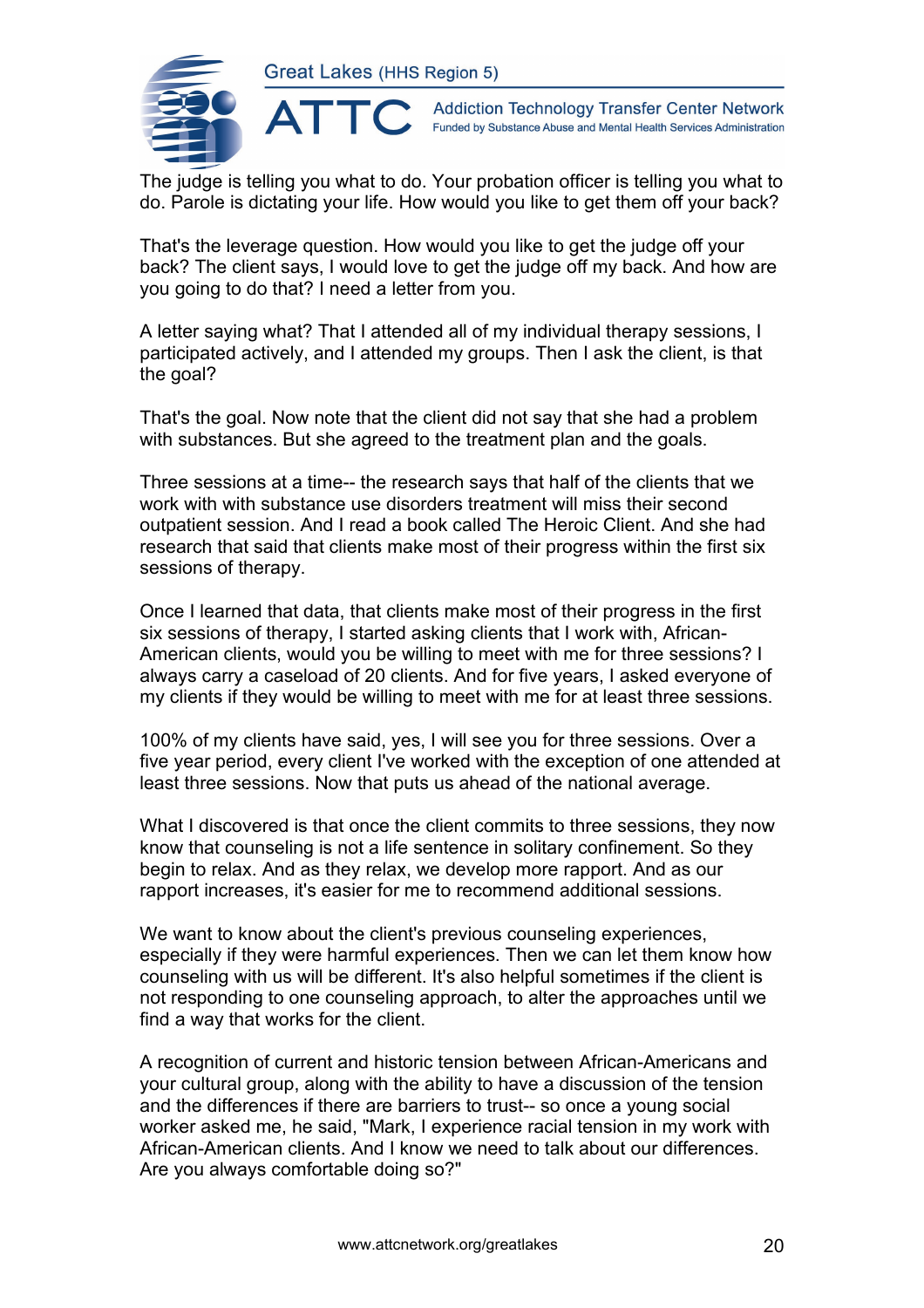

 $\blacktriangle$ 

**Addiction Technology Transfer Center Network** Funded by Substance Abuse and Mental Health Services Administration

And the answer is no. But what I learned is that the more practice you get, the more comfortable you become. So now is a time when we as clinicians working with African-American clients are going to need to talk about race more so than, say, even years past.

Because as we speak, we're dealing with what I call the trifecta. In the midst of COVID-19, we have a situation where a pandemic meets an economic recession and racial tension following the police killing of George Floyd in Minnesota. In fact, I received a call from an agency that says, you know, our young social workers don't know how to talk to their young African-American clients about what they're witnessing on television, the riots and the protests. Can you help us? And so I have scheduled a time to meet with them as a staff.

We're talking about cross-cultural counseling, the ability to work with language barriers. So counselors and clients can both have a misunderstanding with each other based upon dialect and pronunciation. You may not understand ways in which clients pronounce a word, and they might not understand your pronunciation, either. Terminology used and accents, both can misunderstand each other.

So the key there is when you don't understand, ask for clarification. There are about 100 terms for every drug that is used today. So if you don't understand what the client is telling you about their drug use, ask for clarification.

And my clients do the same. If they look like they don't understand something you're saying, avoid judgments, and be genuine, be real.

So we have developed what's called an online Museum of African-American Addiction, Treatment, and Recovery. And the address is above. We invite you to go to the website to learn more about counseling with African-Americans with substance use disorders. There you'll find lots of scholarly articles on counseling African-Americans, a ton of books, podcasts. We have webinars there on how to counsel African-Americans more effectively, et cetera.

I watched two episodes of a program called Monk. And as you know, Monk is the world's greatest private eye. He has obsessive compulsive disorder, a fear of heights, a fear of germs, a fear of dark rooms. Monk is afraid of everything.

So in my two articles two viewings of Monk. But I learned a lot. First episode I viewed, Monk was on a plane. He hadn't flown since he was 9 years old. So he's trembling in the air, he was so scared of flying.

Sitting next to a salesman, when the plane landed, the salesman looked at Monk and said, "Will you give me back my business card I gave you?" The salesman thought that Monk was strange. Luckily, Monk has his assistant.